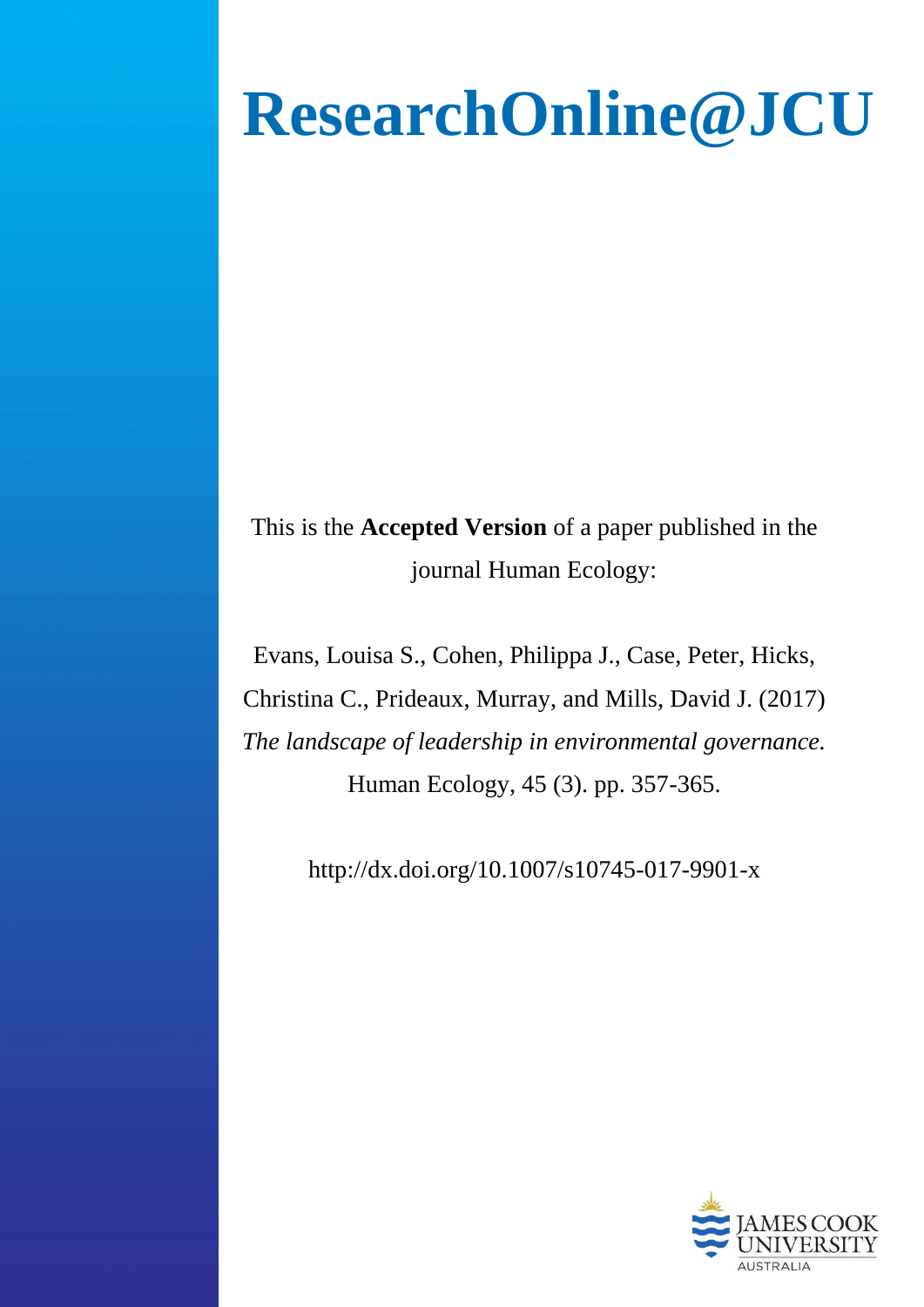| $\mathbf{1}$   | The Landscape of Leadership in Environmental Governance                                                                                    |
|----------------|--------------------------------------------------------------------------------------------------------------------------------------------|
| $\overline{2}$ |                                                                                                                                            |
| 3              | Louisa S Evans <sup>1,2*</sup> , Philippa J Cohen <sup>2,3*</sup> , Peter Case <sup>4,5</sup> , Christina C Hicks <sup>2, 6</sup> , Murray |
| $\overline{4}$ | Prideaux <sup>5</sup> , David J Mills <sup>1, 2</sup>                                                                                      |
| 5              |                                                                                                                                            |
| 6              | <sup>1</sup> Geography, College of Life and Environmental Sciences, University of Exeter                                                   |
| $\overline{7}$ | <sup>2</sup> Australian Research Council Centre of Excellence for Coral Reef Studies, James                                                |
| 8              | Cook University                                                                                                                            |
| 9              | <sup>3</sup> WorldFish                                                                                                                     |
| 10             | <sup>4</sup> Bristol Business School, University of West England                                                                           |
| 11             | <sup>5</sup> College of Business, Law and Governance, James Cook University                                                                |
| 12             | <sup>6</sup> Lancaster Environment Centre, Lancaster University, Lancaster, UK, LA1 4YQ                                                    |
| 13             |                                                                                                                                            |
| 14             | * Corresponding authors: The first two authors contributed equally in leading                                                              |
| 15             | development of the manuscript                                                                                                              |
| 16             |                                                                                                                                            |
| 17             | Louisa S Evans                                                                                                                             |
| 18             | Geography, College of Life and Environmental Sciences                                                                                      |
| 19             | University of Exeter                                                                                                                       |
| 20             | Email: Louisa.Evans@exeter.ac.uk                                                                                                           |
| 21             |                                                                                                                                            |
| 22             | Philippa J Cohen                                                                                                                           |
| 23             | WorldFish                                                                                                                                  |
| 24             | c/- Australian Research Council, Centre for Excellence for Coral Reef Studies                                                              |
| 25             | <b>James Cook University</b>                                                                                                               |
| 26             | Email: p.cohen@cgiar.org                                                                                                                   |
| 27             |                                                                                                                                            |
| 28             |                                                                                                                                            |
| 29             |                                                                                                                                            |
| 30             |                                                                                                                                            |
| 31             | Keywords; coastal and marine governance; biodiversity; fisheries; food security;                                                           |
| 32             |                                                                                                                                            |
|                | conservation; climate change                                                                                                               |
|                |                                                                                                                                            |
| 33             |                                                                                                                                            |
|                |                                                                                                                                            |
| 34             |                                                                                                                                            |
|                |                                                                                                                                            |
|                |                                                                                                                                            |
| 35             |                                                                                                                                            |
|                |                                                                                                                                            |
| 36             |                                                                                                                                            |
|                |                                                                                                                                            |
|                |                                                                                                                                            |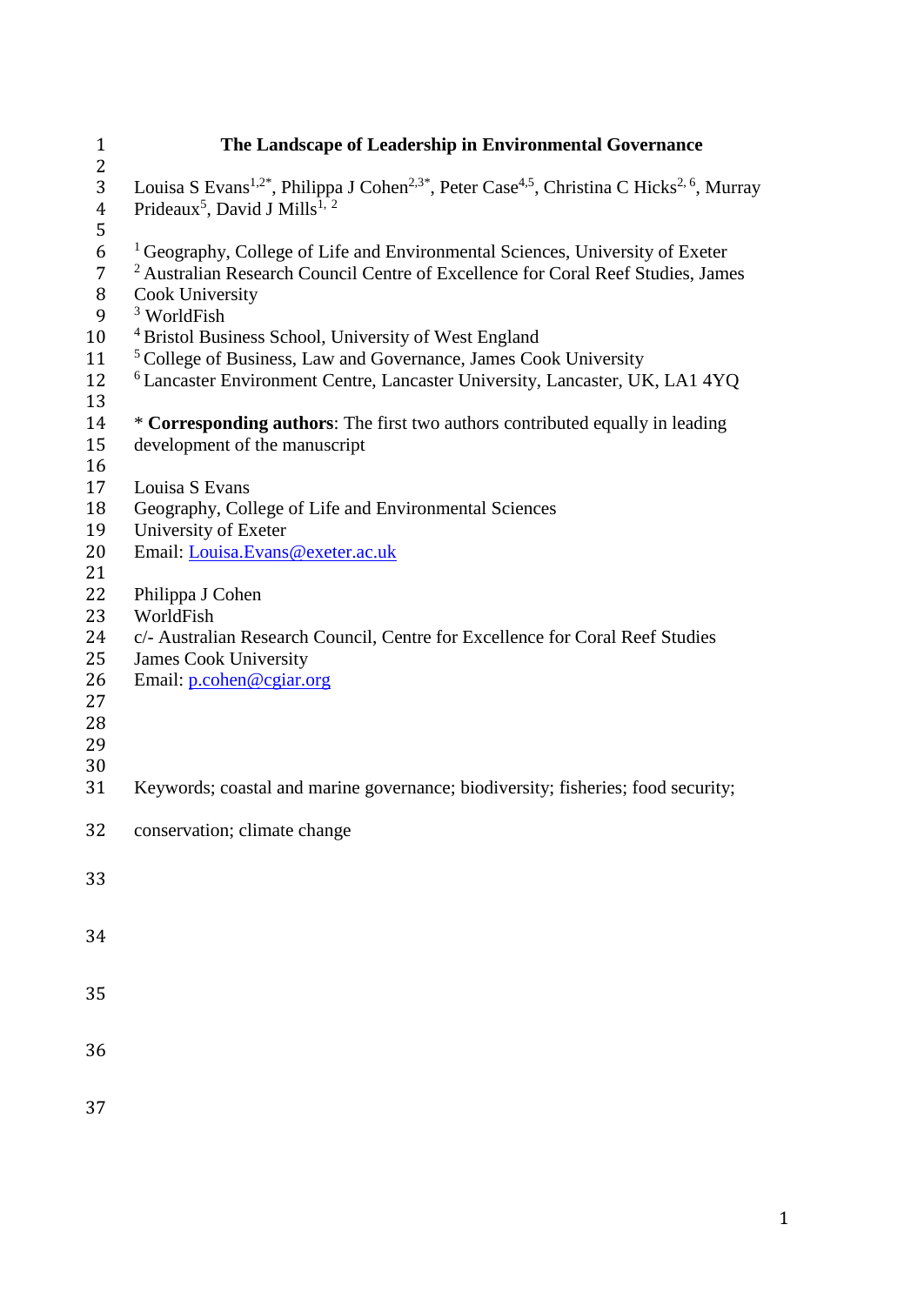# **INTRODUCTION**

 Recognition that current patterns of human behaviour will radically alter the Earth's environment and impact negatively on human wellbeing (Myers 1996, Steffen *et al.* 2015, World Resources Institute 2005) has led to calls to substantially improve or even transform approaches to environmental governance (Kates *et al.* 2012, O'Brien 2012, Brown 2013). In this context, transformation often refers to significant advances towards more integrated approaches at increasingly larger scales (Olsson *et al.* 2008; Westley *et al.* 2011), which in practice requires the merging of objectives around conservation, development and climate change (see also the Sustainable Development Goals 2015).

 The literature on environmental governance transformation is converging around a core set of factors that foster change processes, with leaders (or entrepreneurs) identified as one of the main drivers of significant change (Scheffer *et al.* 2003; Olsson *et al.* 2008; Biggs *et al.* 2010; Westley *et al*. 2011). Often key individuals or 'champions' are identified, who by virtue of their positions (e.g., traditional village chief / City Mayor), personalities (e.g., charismatic) or competencies (e.g., networking skills) garner the authority to drive environmental policy change and action (e.g., Manolis *et al.* 2008; Black *et al.* 2011; see review by Evans *et al.* 2015). For example, research on the transformation of the Great Barrier Reef Marine Park, Australia, focused almost exclusively on the leadership role of the Great Barrier Reef Marine Park Authority and its Chairperson (Olsson et al. 2008).

 Emphasising the attributes of individual environmental leaders reflects notions of what is referred to in the field of leadership studies as heroic leadership (Case 2013). Such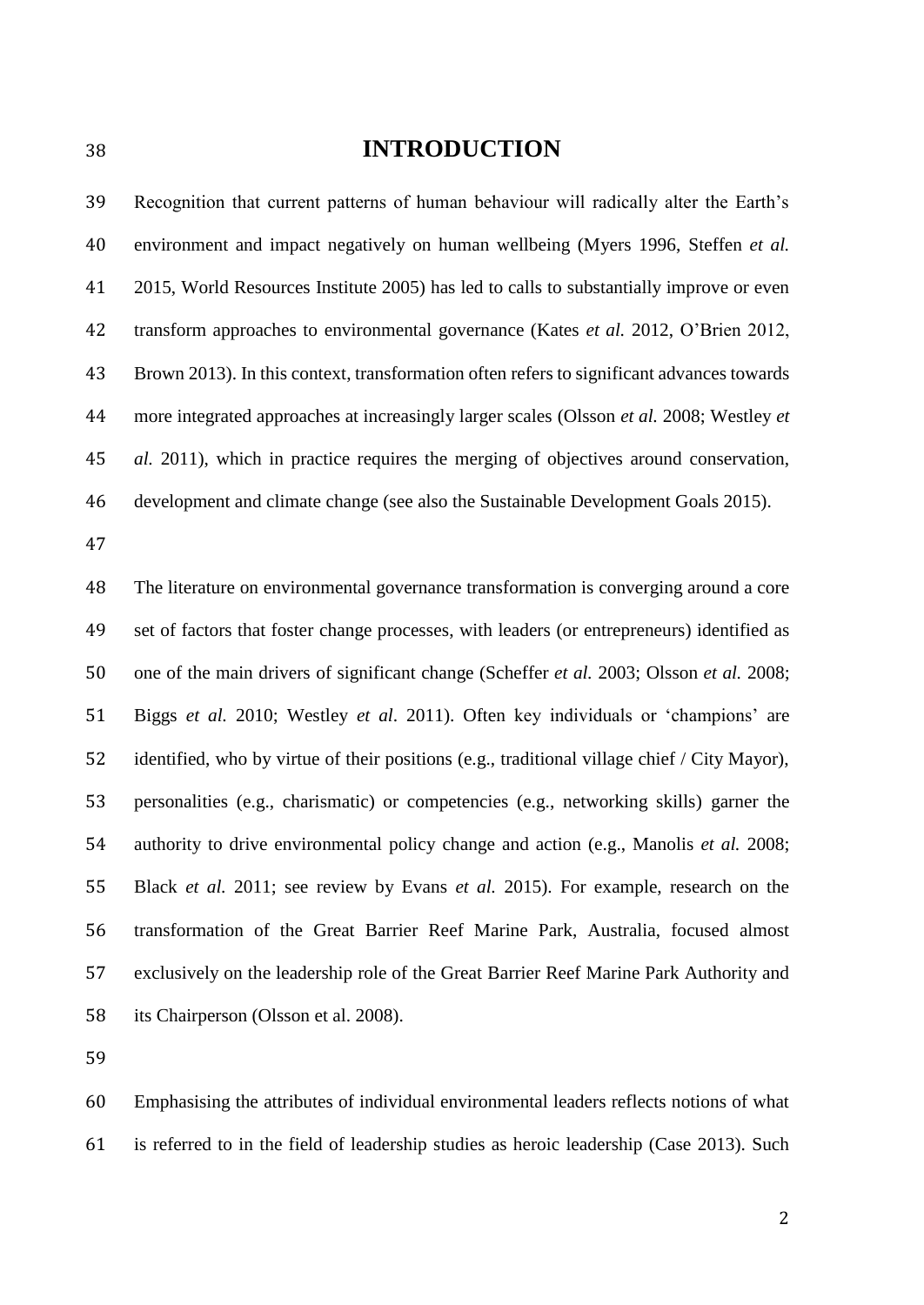approaches focus on individual agency and can underplay the important institutional contexts that support the emergence of leaders as well as the potential for more distributed forms of leadership (Carroll *et al.* 2008; Westley *et al*. 2011; Denis *et al.* 2012). Moreover, environmental research on leadership tends to view leaders in a positive or normative light, as those who are aligned to environmental governance and sustainability initiatives (Evans *et al.* 2015; Case *et al.* 2015). Relatively few studies emphasise the potential of leaders and leadership to intentionally (and legitimately) block, disrupt, or co-opt change processes, or inhibit change in a particular direction (for exceptions see Pahl-Wostl *et al.* 2007; Zulu 2008; Njaya *et al.* 2012). By this, we do not only mean the leadership enacted by environmental activists blocking or stalling the activities of big polluters, logging companies or developers (Houck 2010; Martinez-Alier 2014), we mean the leadership shown by community groups, user groups and industry groups, for example, who are involved in negotiating environmental outcomes. Such approaches to understanding the role of leadership in governance transformations arguably misrepresent the complex and potentially contested concepts of environmental governance and sustainable development (Lélé 1991; Redclift 2005).

 We bring new insights to environmental governance research from leadership studies where there is a growing recognition that leadership is a process that is enacted through a "web of interactions incorporating both people and objects" (Hawkins *et al.* 2015: 953). Leadership is broadly defined as a process of influence resulting in shared direction and commitment (following Bolden *et al*. 2012 and Haslam *et al.* 2011). To illustrate what a more nuanced understanding of leadership can look like we employ a deliberately provocative analytical perspective inspired by Actor Network Theory which recognises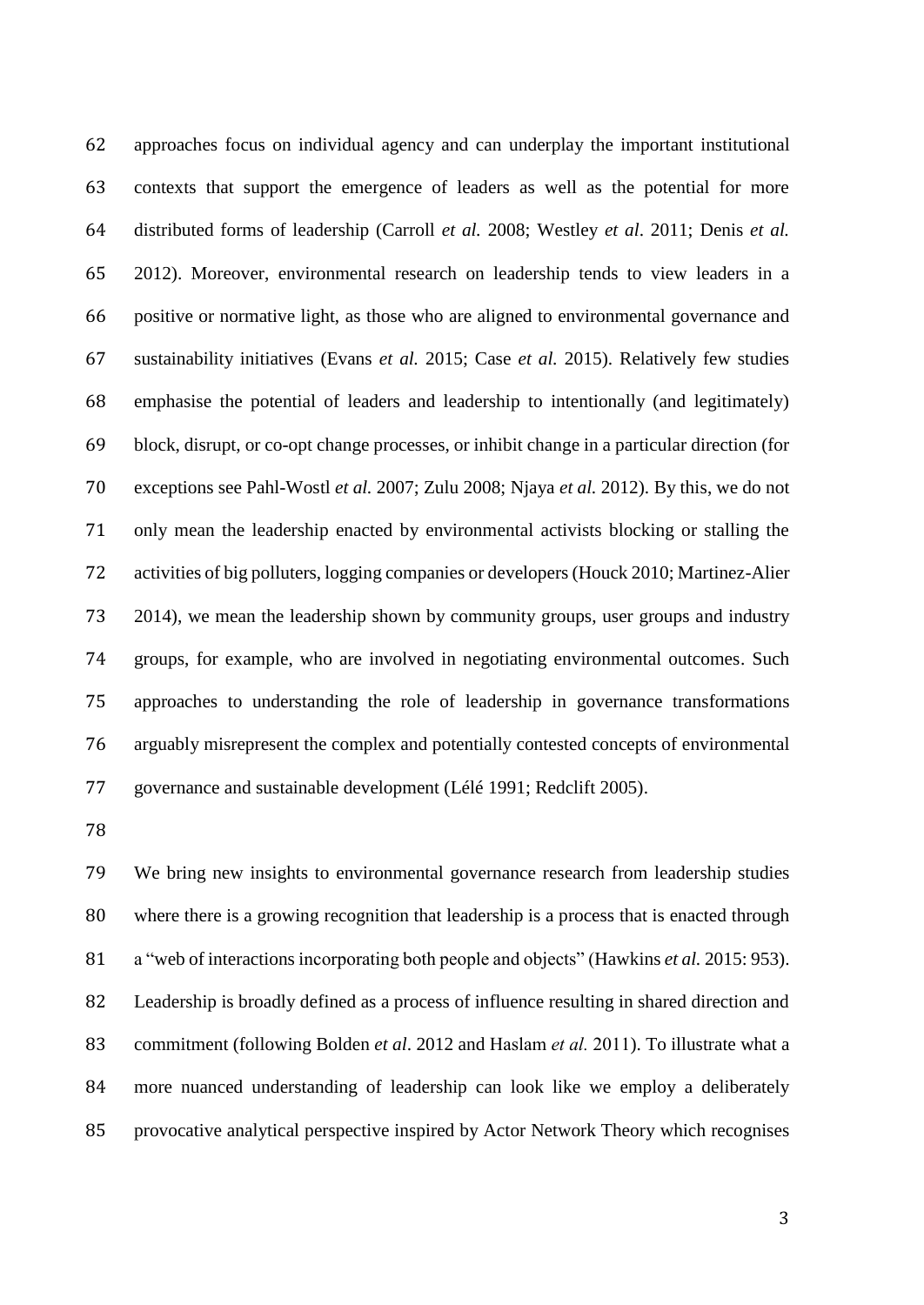that societal outcomes are shaped by relations among humans and non-human, including discursive, actants (Latour 2005; Dwiartama and Rosin 2014 and see discussion for detailed examples). We report on an empirical study of Solomon Islands' engagement with the multi-national, multi-objective Coral Triangle Initiative on Coral Reefs, Fisheries and Food Security (CTI), an initiative that is labelled as potentially transformative. We aimed to understand how different actors perceive leadership for improved environmental governance in Solomon Islands in practice. First, we determine whether there are sources of leadership *in addition* to key individuals and organisations. We investigate the potential of organisations, policy and legislative instruments, and ideologies or discourses to enact leadership by influencing governance outcomes. Second, we establish how leadership varies across three different, potentially contested CTI goals – food security, biodiversity conservation and climate change adaptation – that in combination are expected to contribute to improved environmental governance. Third, we determine whether leadership can also disrupt or stall progress towards improved environmental governance outcomes. This paper aims to open up a broader debate about leadership research in environmental sciences – the empirical approach and evidence are illustrative rather than definitive. **METHODS Case-study** We selected the Solomon Islands' engagement with the Coral Triangle Initiative on Coral

Reefs, Fisheries and Food Security as our illustrative case-study. The CTI is a regional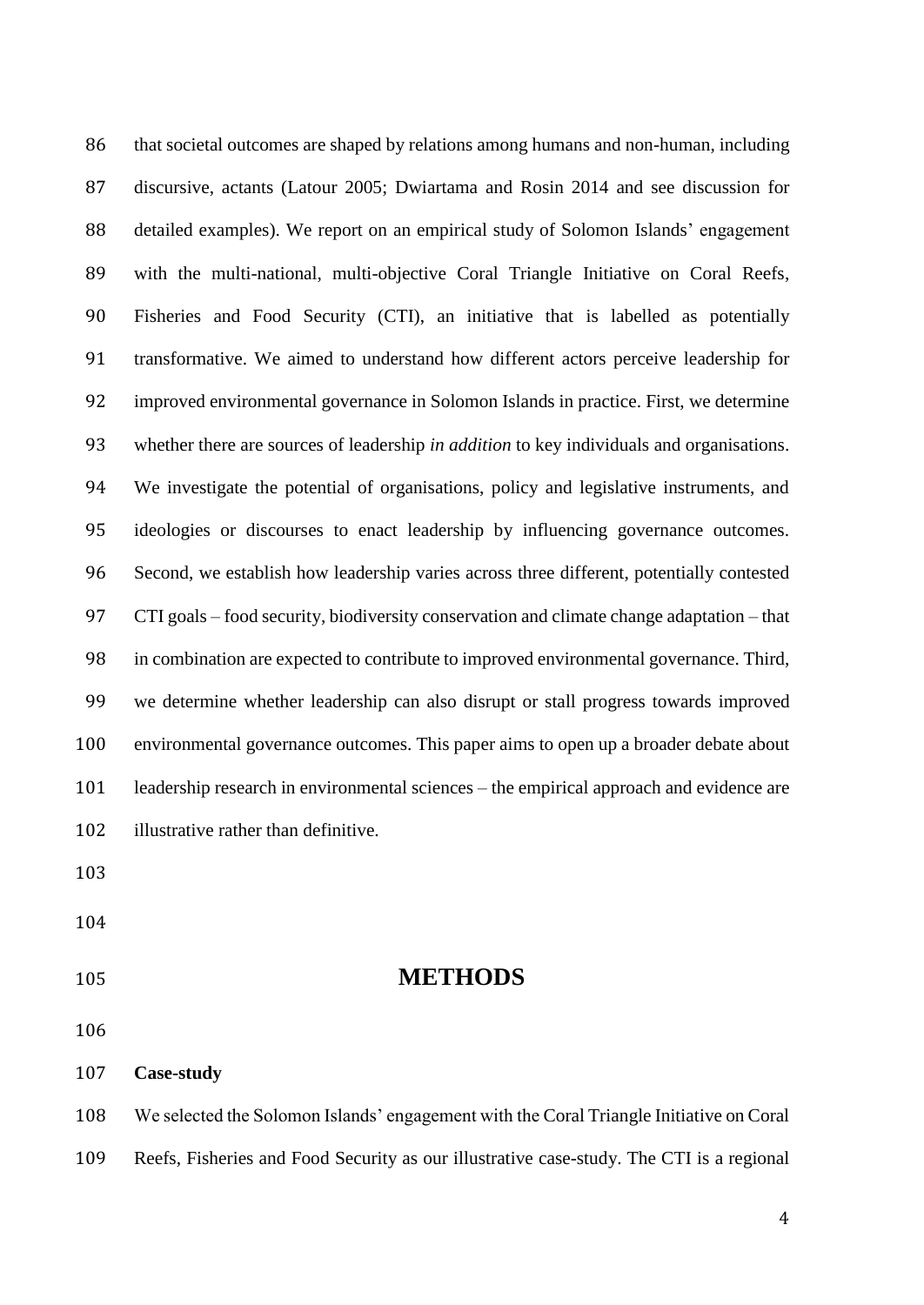partnership between Malaysia, Philippines, Indonesia, Timor-Leste, Papua New Guinea and Solomon Islands launched in 2009. It is funded by USAID in collaboration with WWF, The Nature Conservancy and Conservation International, the Global Environment Facility through the Asian Development Bank, and Australian Aid. The CTI member states have committed to five goals with the explicit ambition of transforming coastal and marine governance in the region (see Fidelman et al. 2012; Fidelman et al. 2014 for more detailed information). The CTI is now established and supports many new investments and activities aimed at integrating multiple objectives around conservation, development and climate change. It, therefore, provides a rich context to examine processes of influence and integration, in order to highlight the multiple facets of leadership, broadly defined.

 We conducted our research in Solomon Islands, one of the six CTI member states in which we have established research connections. In Solomon Islands a multi-agency National Coordinating Committee (NCC) has responsibilities for monitoring, implementing and coordinating the CTI activities in-country. It is co-chaired by the Environment, Conservation, Disaster Management and Meteorology and the Ministry of Fisheries of Marine Resources. The NCC can be considered as a governance network (*sensu* Newig *et al.* 2010), or a field-policy or organizational leadership network (*sensu* Hoppe and Reinelt 2010), in that it was deliberately formed (rather than emergent) to align resources and co-ordinate activities to address the common goals of the CTI.

**Data collection**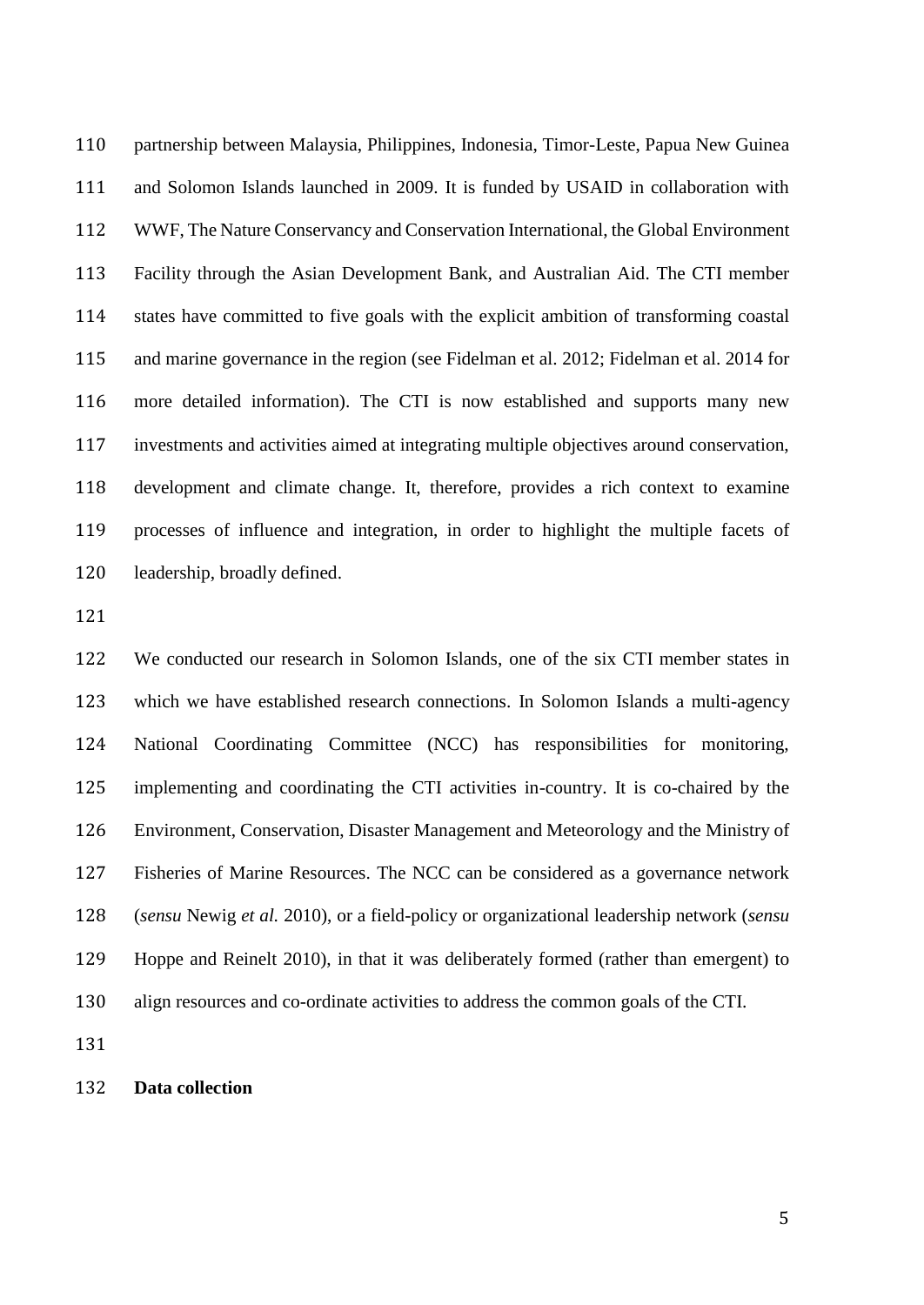We conducted face-to-face expert interviews with the named representatives of organisations that are members of the Solomon Islands National Co-ordinating Committee (NCC). We aimed to survey all NCC member organisations. The Chair of the Solomon Islands NCC provided the names of the 17 experts who were the regular attendees of NCC meetings who act as representatives of the NCC member organisations. In 2013 we interviewed 12 of these experts; five were unavailable for interview. We asked each respondent to represent the experiences of their organisation. Our sampling approach is consistent with other research employing expert elicitation, network and participatory approaches (e.g., Cohen *et al.* 2012; Game *et al.* 2013) and it aligns with methodological approaches in leadership studies (e.g., Mailhot et al. 2016)

 The face-to-face expert interview involved a participatory network mapping activity to map leadership influences on the respondents' organizations. First we asked respondents to identify "*Who* and *what* provides leadership in the work that your organisation does (e.g., activities on the ground, policies your organisation develops, research your organisation undertakes, etc.) related to the three core goals of the Coral Triangle Initiative in Solomon Islands?". The three core goals were food security, biodiversity conservation and climate change adaptation. Following accepted definitions in leadership studies, respondents were asked to consider leadership broadly as influence. To encourage respondents to openly consider the influence of conventional (human) and non-conventional (material and discursive) actants on the activities of their organisations, we asked them to consider four overarching categories of 'actants' that could constitute potential sources of leadership, and we described each in lay terms; a) organisations and networks (i.e., described to respondents as any group of social entities working together),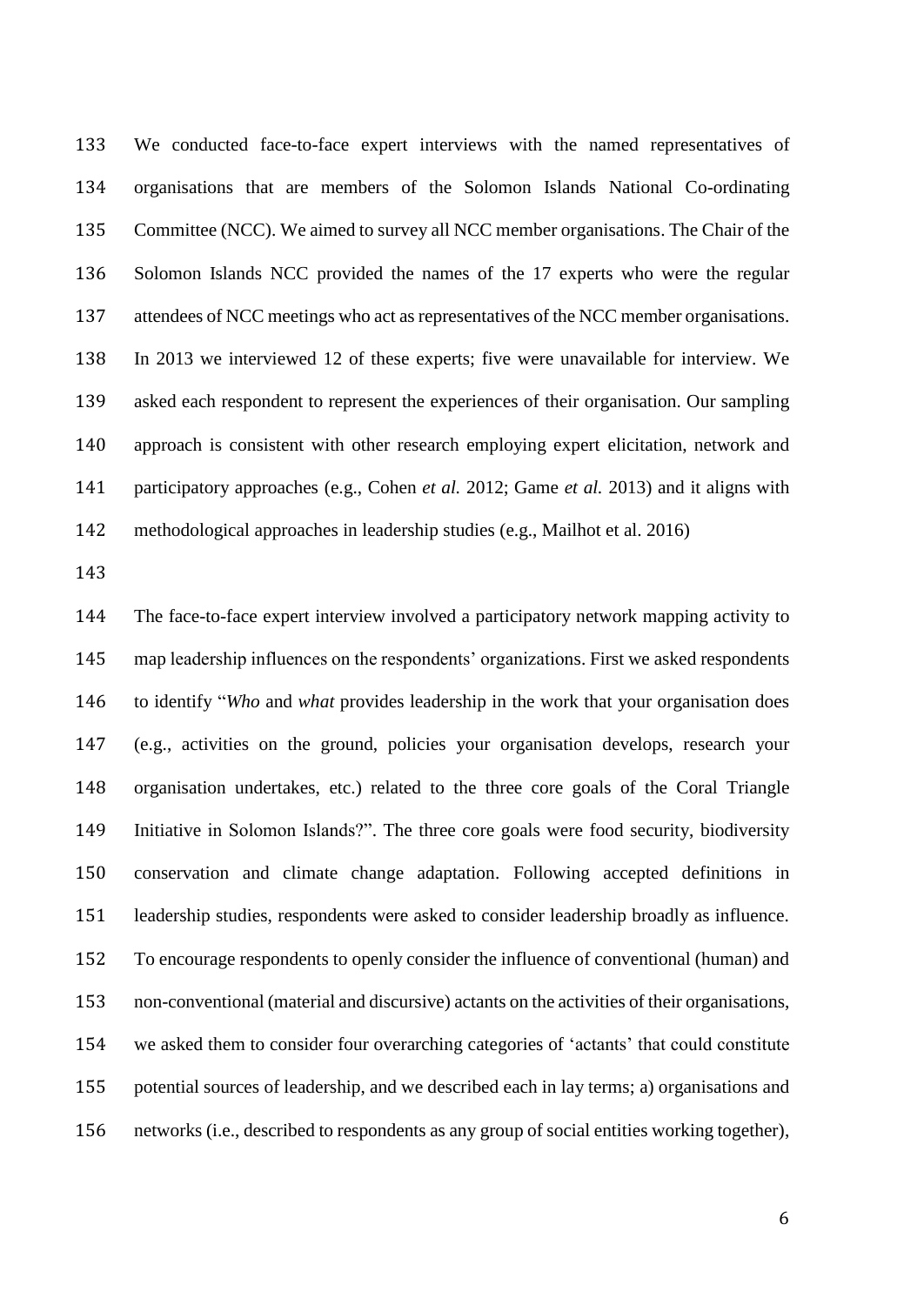b) donors and funding (i.e., sources of finance), c) policies and strategies (i.e., a document that articulates how actions should or must be taken), and d) beliefs and discourses(i.e.,the over-arching views that people or organisations hold). In each of these four categories we provided a few broad and specific, but standardised, examples to clarify our meaning (Table 1). The specific examples we provided were those organisations, donors, policies and discourses that were frequently mentioned in key CTI documents. *Importantly*, respondents could include or *exclude* the example provided in their network map, and then were encouraged to list any further actants in any of the four categories (Figure 1A). Note, respondents could not nominate themselves/their own organisation. Thus, the leadership influence of any organisation was determined by others. In the network diagrams, responses were recorded as binary figures: a one (i.e., presence of influence) or a zero (i.e., absence of influence) against the list of actants.

- 
- TABLE 1
- 

 To address our second objective of establishing whether leadership varied across the three CTI goals, respondents ranked the relative influence of different actants in their network for each goal. First, we asked respondents to allocate 100 counters across the three goals according to where the most progress had been made by the CTI in Solomon Islands since it started in 2009. We then asked respondents to consider one CTI goal at a time and to distribute the allocated number of counters across the actants they felt were influential for that particular goal, i.e., placing more counters on the more influential actant (Figure 1B). For example, if the respondent had indicated relative progress by assigning 60 percentage points to food security, 30 to biodiversity conservation, and 10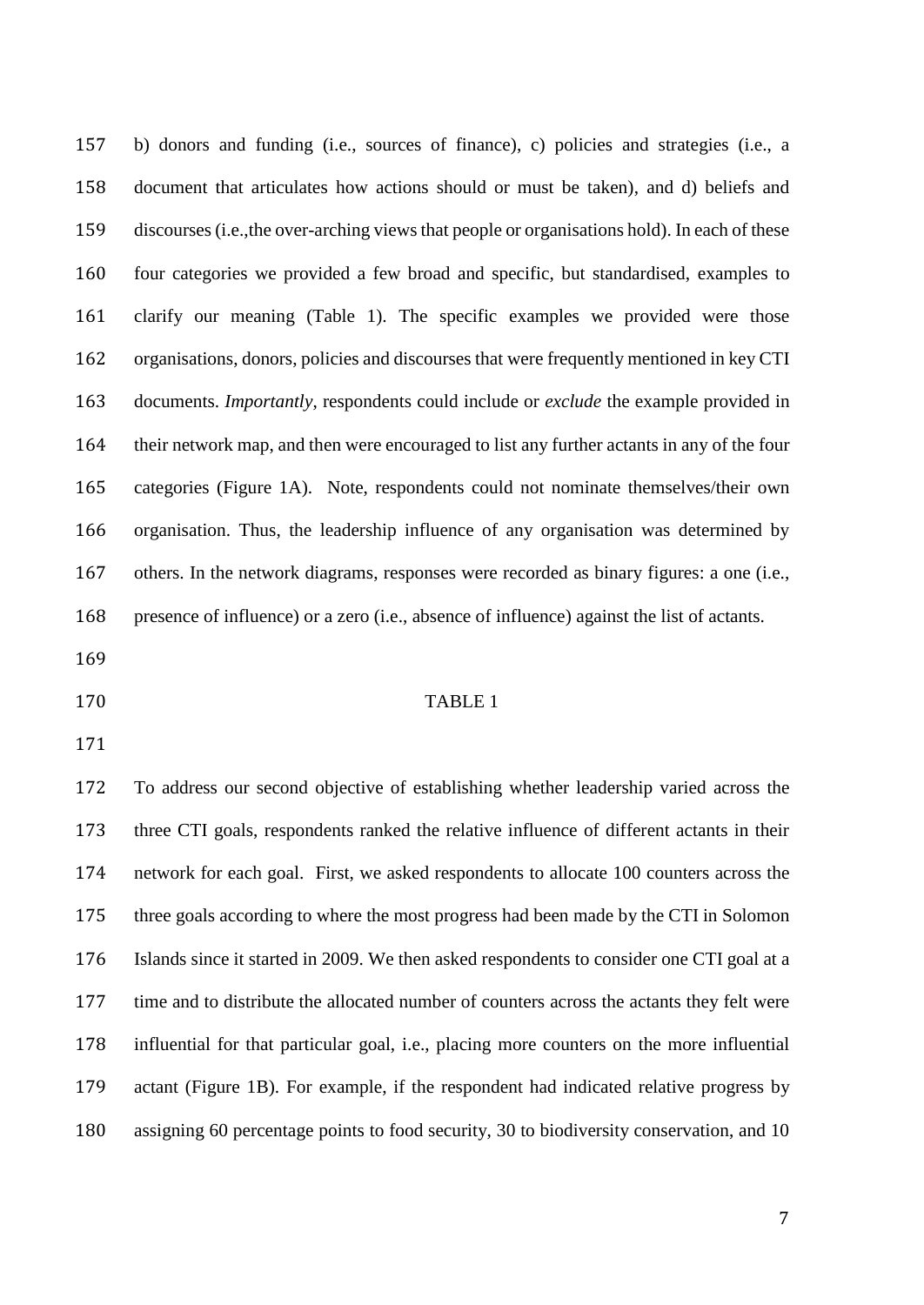| 181 | to climate change adaptation, they then had 60 counters to distribute across the specific   |
|-----|---------------------------------------------------------------------------------------------|
| 182 | actants influential on food security, 30 across actants influential on biodiversity         |
| 183 | conservation and 10 on influential climate change adaptation actants. We then asked         |
| 184 | respondents to discuss why they had identified particular actants as the most influential   |
| 185 | in each of the three rounds of scoring.                                                     |
| 186 |                                                                                             |
| 187 | <b>FIGURE 1</b>                                                                             |
| 188 |                                                                                             |
| 189 | To address our third objective on whether leadership might also inhibit progress towards    |
| 190 | environmental governance outcomes, we asked the respondent to identify "Who and             |
| 191 | what hinders, stalls or halts the work that your organisation does?" across all three CTI   |
| 192 | goals combined. We recorded responses against the established list of actants again using   |
| 193 | a binary code: one to indicate the presence of influence or zero to indicate the absence of |
| 194 | influence. We then asked respondents to discuss why they had identified particular          |
| 195 | actants as the most influential in hindering, stalling or halting CTI progress.             |
| 196 |                                                                                             |
| 197 |                                                                                             |
| 198 | <b>Data Analysis</b>                                                                        |
| 199 | Using Ucinet version 6.288, we created two network visualisations representing: a) all      |
| 200 | identified sources of positive influence on progress of NCC organisations towards the       |
| 201 | CTI goals combined; and b) all identified sources of negative influence on progress         |
| 202 | towards the CTI goals combined. In each network, the actant (i.e., source of influence)     |
| 203 | is the node. In total, respondents identified 122 actants as influential on CTI progress.   |
| 204 | Therefore, to create networks in Ucinet we produced 7 x 122 cell matrices (one matrix       |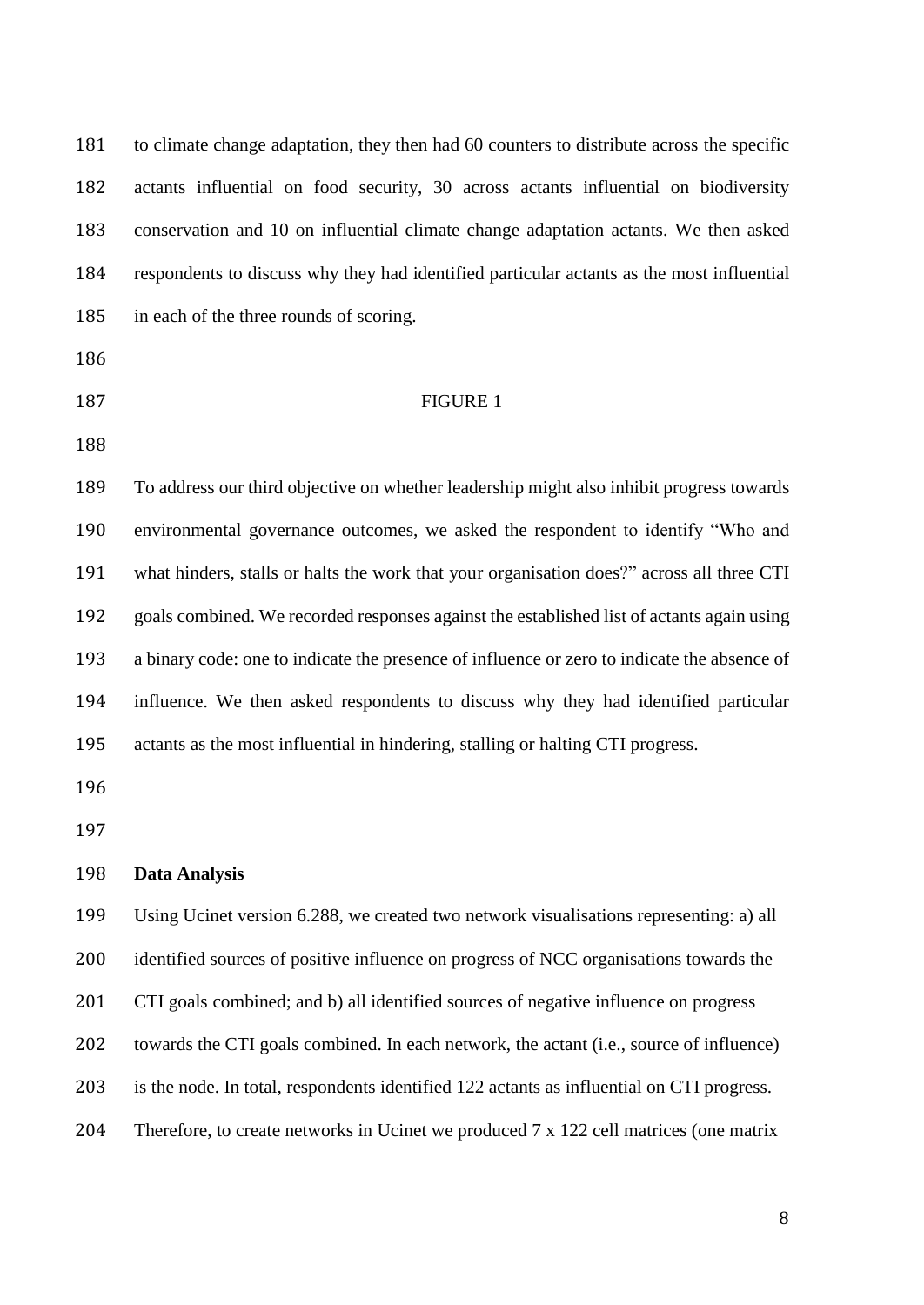for positive, and a separate matrix for negative influences), where cells contained either a one or a zero indicating the presence or absence of influence. If we had interviewed more than one respondent from a particular NCC member organisation, their responses were aggregated, therefore, the responses of the 12 respondents were incorporated into seven rows; one for each organisation. The size of the nodes represents the frequency with which respondents identified a particular actant as influential, i.e., in-degree (Degenne and Forsé 1999). To examine the different levels of influence for each CTI goal, we summed and sorted (from highest to lowest) total scores from each of the three rounds of scoring with counters. In Microsoft Excel we organised and analysed supporting qualitative data on why respondents ranked particular actants as the most influential. Qualitative responses were analysed to determine patterns in explanations of the participatory network data (i.e., why particularly actants were highly influential). Given the small size of the NCC network, we do not apply statistics to our network data. Instead, we present this empirical study as illustrative of the potential for a broader approach to environmental leadership research. **RESULTS Multiple sources of influence on CTI progress** In the participatory network mapping activity respondents identified a total of 54 organisations, 18 donors, 32 policies and 18 discourses (represented as the nodes in the network diagram) as being influential (indicated by the lines in the network diagram,

Figure 2A) in progressing the three main goals of the CTI in Solomon Islands. The five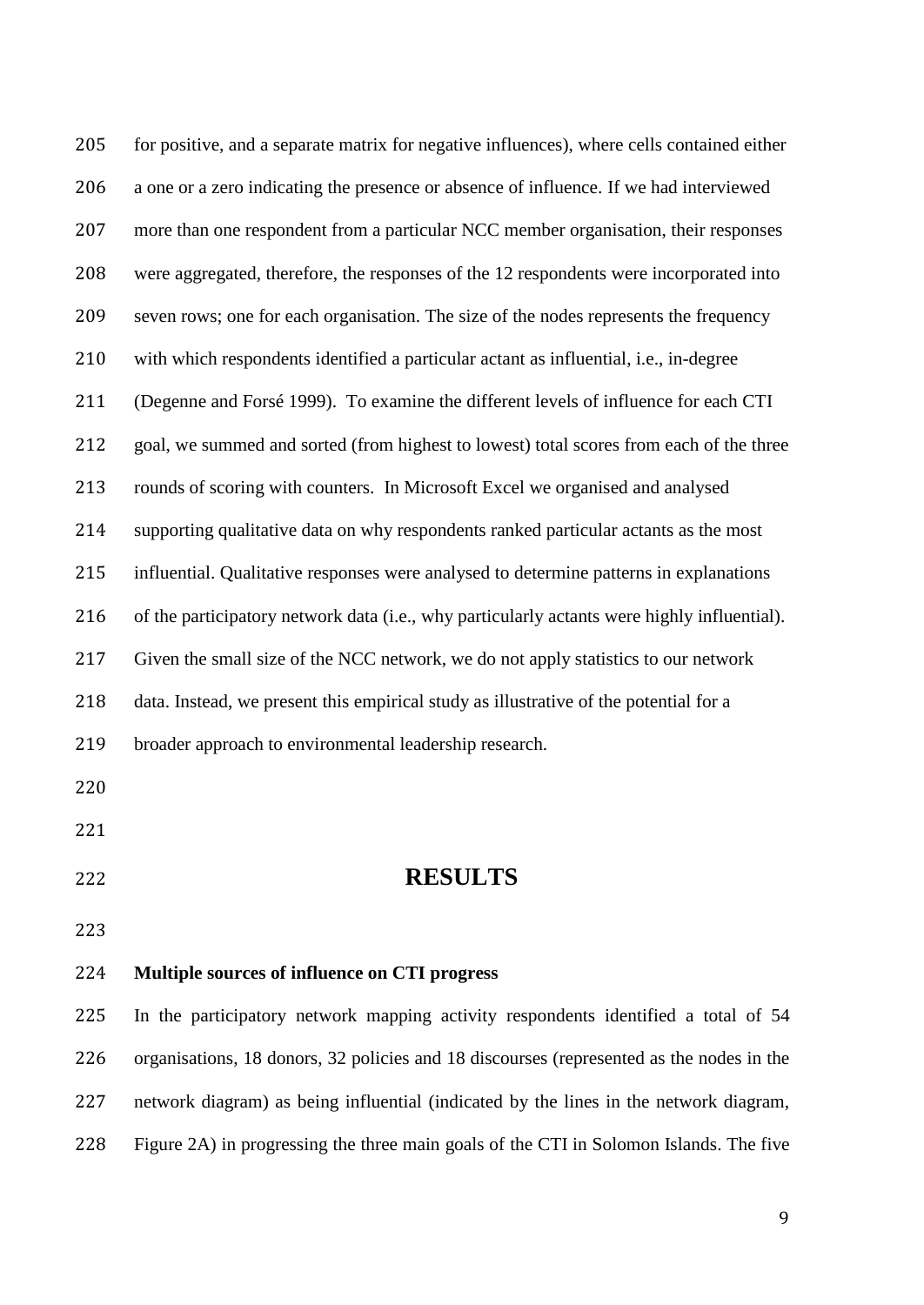most frequently cited actants, in descending order of frequency, were: the National Plan of Action (NPOA), Equality, the Ministry of Environment, Conservation, Disaster Management and Meteorology (MECDM), the Ministry of Fisheries of Marine Resources (MFMR) and The Nature Conservancy (TNC).

 The actants ranked as the most influential by respondents (as indicated by the highest number of counters summed) across all three CTI goals combined were: MECDM, NPOA, Poverty, The Nature Conservancy (TNC), and WorldFish (Table 2). The MECDM emerged as the most influential actant with a score almost twice that of other potential sources of influence. Poverty was the most influential discourse overall. It was identified as important in less than 25% of responses but where it was identified it was felt to be highly influential over CTI progress. Similarly, equality was felt to be a very influential discourse by those that identified it.

#### **Different sources of influence on three overarching CTI goals**

 We disaggregated perceptions of influence by the three overarching goals of the CTI in Solomon Islands. Proportionate ranking by respondents indicated that they perceived that relatively equal progress had been made across the three goals in Solomon Islands as a whole, with slightly higher emphasis on climate change adaptation (37% of total points), than biodiversity conservation (34%), or food security (29%). Importantly, respondents perceived that different actants had been influential for different goals (Table 2). Overall, *organisations* feature as the most important category of actants accounting for 45% of the total points. The MECDM emerged as the most influential actant on all three CTI goals. The NPOA and RPOA were among the top five sources of influence for all three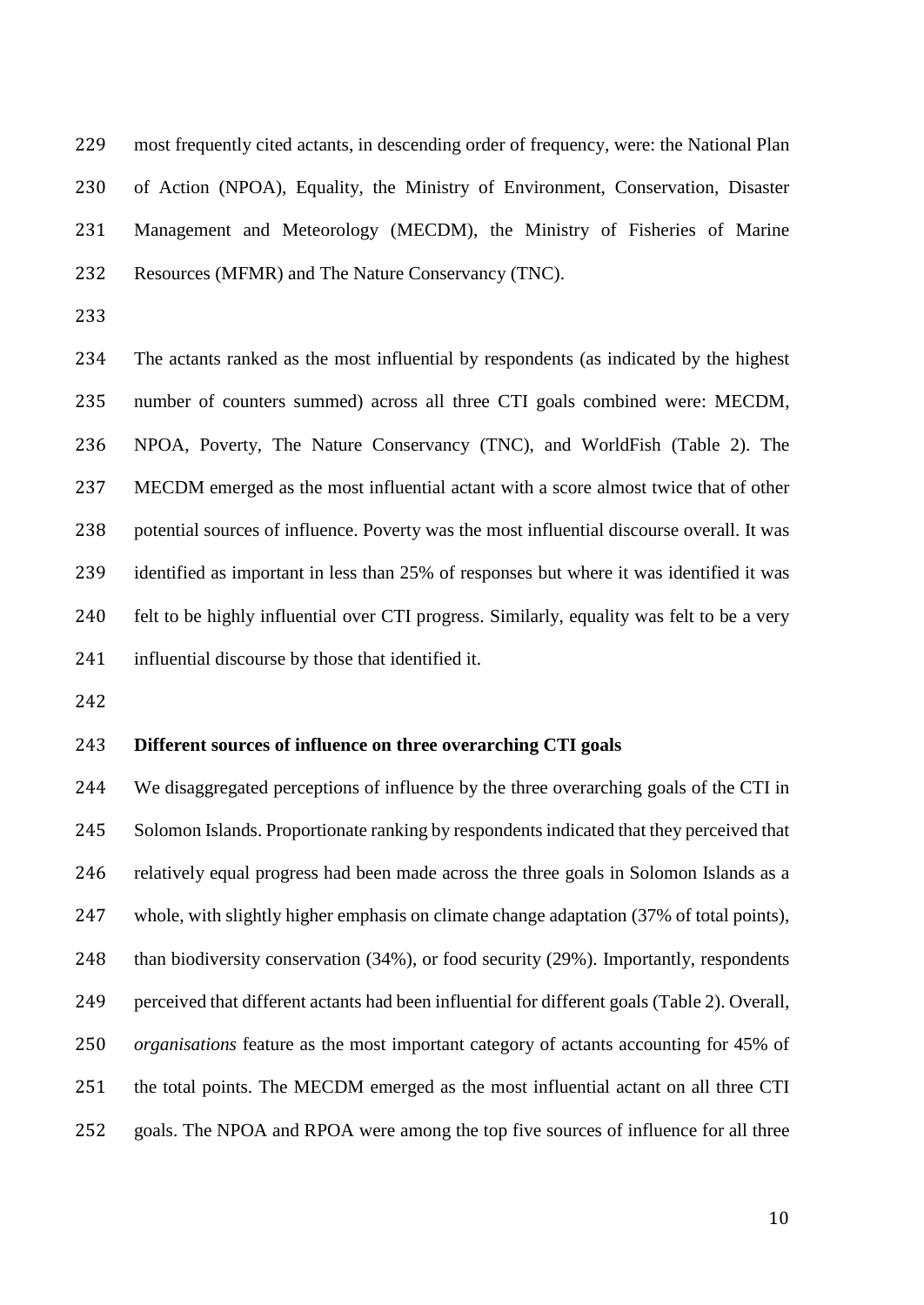goals. Discourses around poverty, equality and food security were among the most highly ranked influences on progress under the food security and climate change adaptation goals of the CTI.

- 
- 

#### TABLE 2

 The MECDM and MFMR hold formal leadership roles as co-chairs of the National Co- ordinating Committee for the CTI, and both are among the four most important organisations influencing CTI objectives overall. MECDM is the most influential organisation for each of the three goals when they are considered separately, whereas MFMR was among the four most influential actants under the biodiversity conservation objective, but was substantially less influential under the climate change adaptation 265 objective (ranked  $12<sup>th</sup>$ ). For both food security and climate change adaptation objectives WorldFish is considered by respondents to be more influential on their on-ground activities than MFMR. For both biodiversity conservation and climate change adaptation TNC is also perceived to be more influential on organisations' implementation practices than MFMR.

 Two other trends to note in these data are, first, the identification of customary rights as a source of influence on food security and biodiversity conservation objectives. Second, the presence of donors in the top sources of influence under climate change adaptation; the objective for which data suggested most progress (37%) had been made over the last five years. Several respondents' comments noted the intense donor focus on climate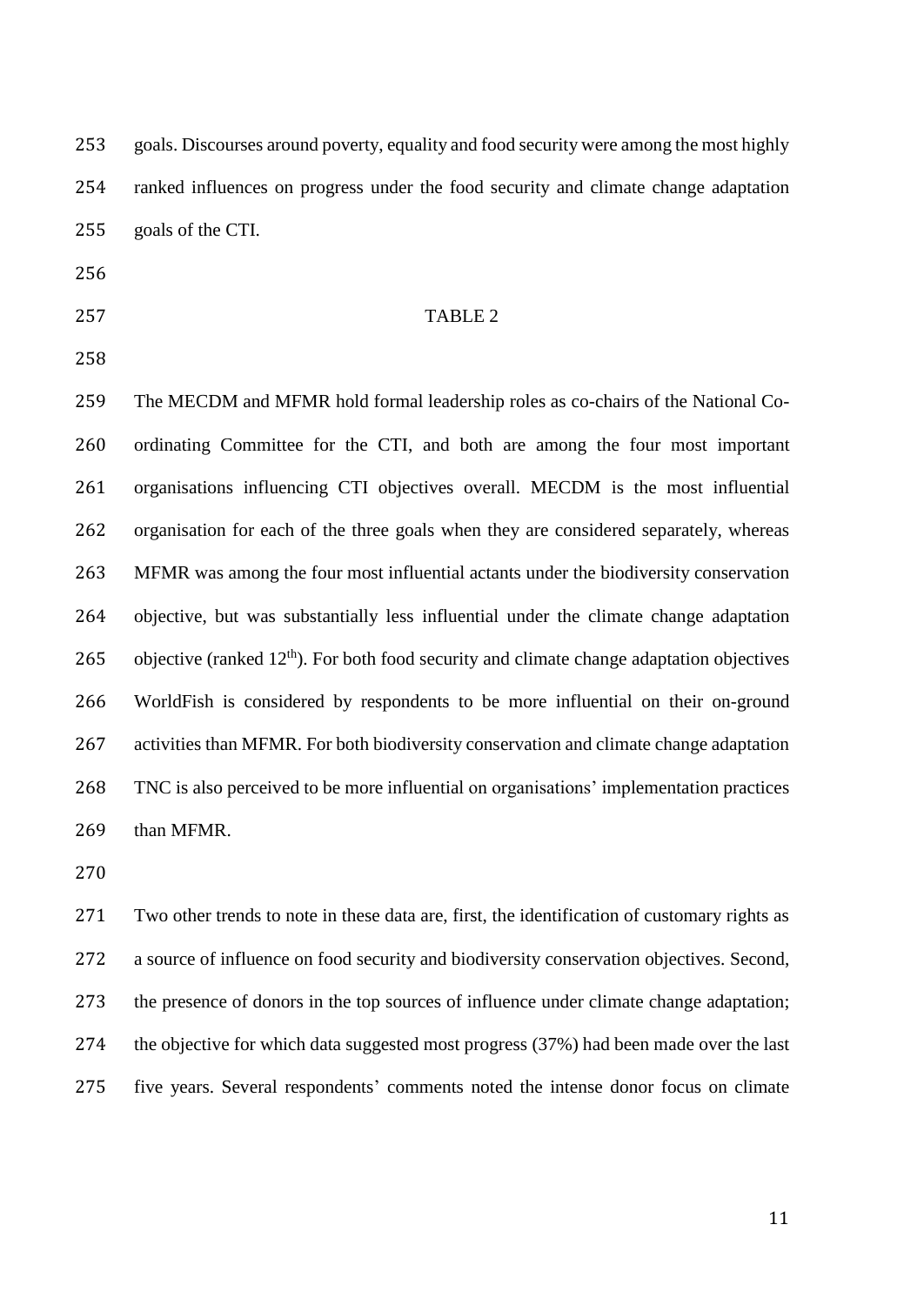change, with one respondent suggesting that: "*there are enough* [externally funded] *projects on climate change for everyone*".

#### **Blocking or stalling influences on CTI progress**

 Actants viewed to be influential in the progress of CTI goals were, in some cases, also considered to be influential in stalling or hindering progress (Figure 2B). Tradition was the most influential factor stalling progress. Respondents related tradition to customary rights and identified land disputes, in particular, as a challenge to progress. One respondent explained that "*When customary rights issues, such as disputes, arise we leave people to sort it out and we walk away. We don't have the capacity to address or solve these issues. That is the responsibility of the community or a mediator. It's frustrating but you have to respect and understand this*". Respondents explained that while these cultural factors were important for guiding the implementation of CTI objectives (i.e., particularly through community-based approaches) they could also significantly stall action.

 Despite their formal position as the co-chairs of the NCC, both MECDM and MFMR also feature highly as actants that hindered progress. One respondent suggested that the NCC co-chairs can't fulfil their leadership roles, "[they] *can't implement what they talk about and so stall progress on the ground*". Finally, donors and the government financing department were identified as influences that stalled or blocked progress under CTI objectives. In particular, respondents perceived that donor agencies impose conditions around the provision of finances that stalled progress resulting in, what respondents viewed as, an administrative burden on management resources. For example, donor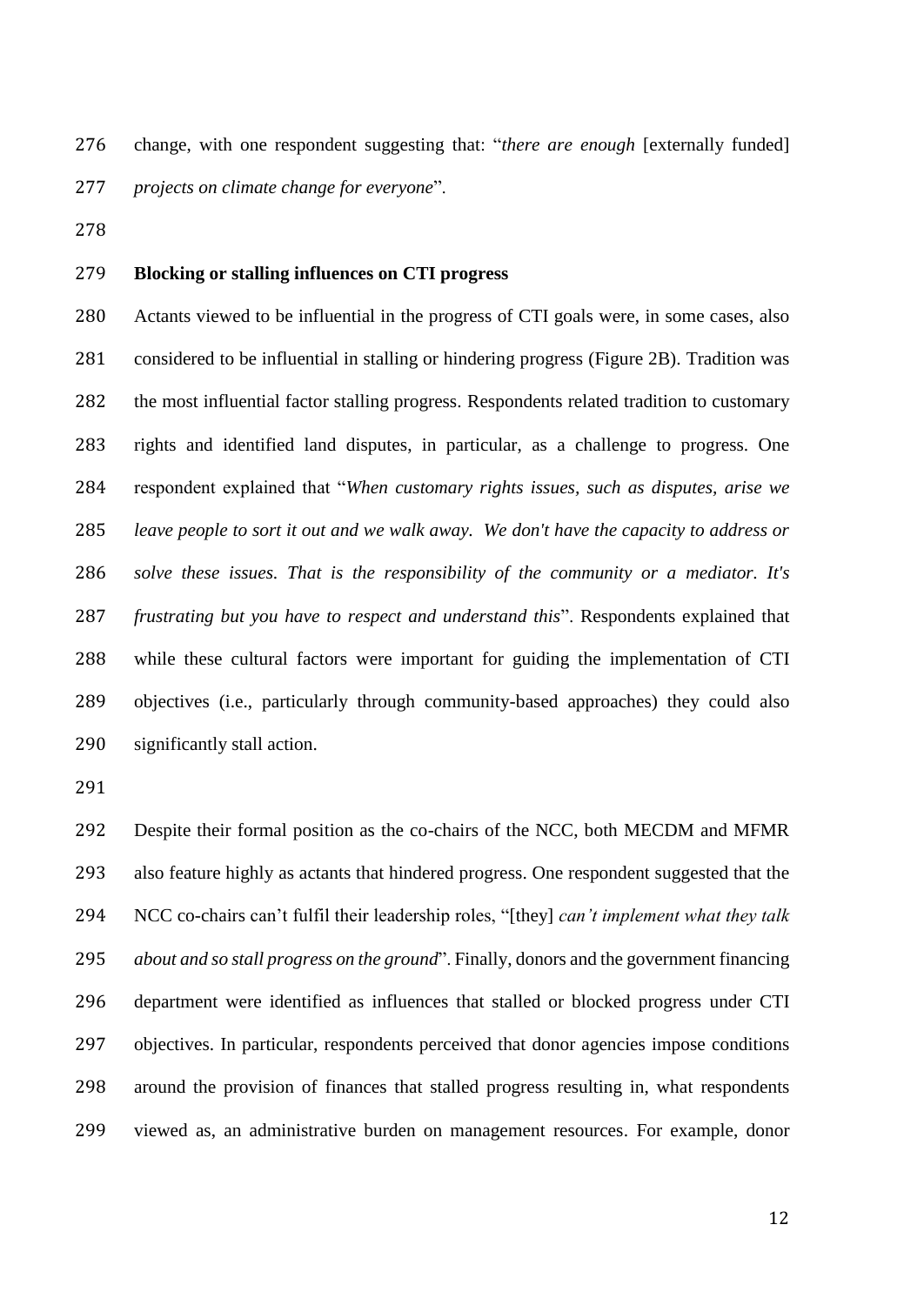| 300 | funding was viewed as a hindrance to progress because it is often difficult to access,   |
|-----|------------------------------------------------------------------------------------------|
| 301 | distribution is delayed and it comes with (excessively) high expectations. They used     |
| 302 | words such as rigid, time-consuming and unrealistic to describe the funding and          |
| 303 | reporting requirements of certain donors. Some respondents also argued that donors       |
| 304 | pursued their own priorities not the country's priority needs.                           |
| 305 |                                                                                          |
| 306 | FIGURE 2A AND B                                                                          |
| 307 |                                                                                          |
| 308 |                                                                                          |
| 309 | <b>DISCUSSION</b>                                                                        |
| 310 |                                                                                          |
| 311 | Our participatory analysis of a governance network uncovered a landscape comprising      |
| 312 | multiple human and non-human sources of leadership that are objective specific and       |
| 313 | operate in ways that can both facilitate and hinder progress. Our data show that over    |
| 314 | 122 actants have influenced the direction and progress of the CTI in Solomon Islands.    |
| 315 | Organisations were the most often identified sources of leadership influence, and the    |
| 316 | NCC co-chairs – MECDM and MFMR – were, as expected, ranked among the most                |
| 317 | influential actants alongside key supporting NGOs and donors. Nevertheless, more than    |
| 318 | a third of the sources of leadership identified were not agents or actors in the         |
| 319 | conventional sense, but non-human material and discursive entities. Four of the most     |
| 320 | influential sources of leadership overall were discourses, including 'Centre of          |
| 321 | Biodiversity' – which is an emerging motif of the CTI (CTI Secretariat 2009; Veron et    |
| 322 | al. 2009) – 'poverty', 'equality' and 'customary tenure rights'. In Solomon Islands      |
| 323 | customary tenure is the main form of property right, it is enshrined in the Constitution |
| 324 | and, as our data indicate, it both facilitates and hinders progress towards CTI goals.   |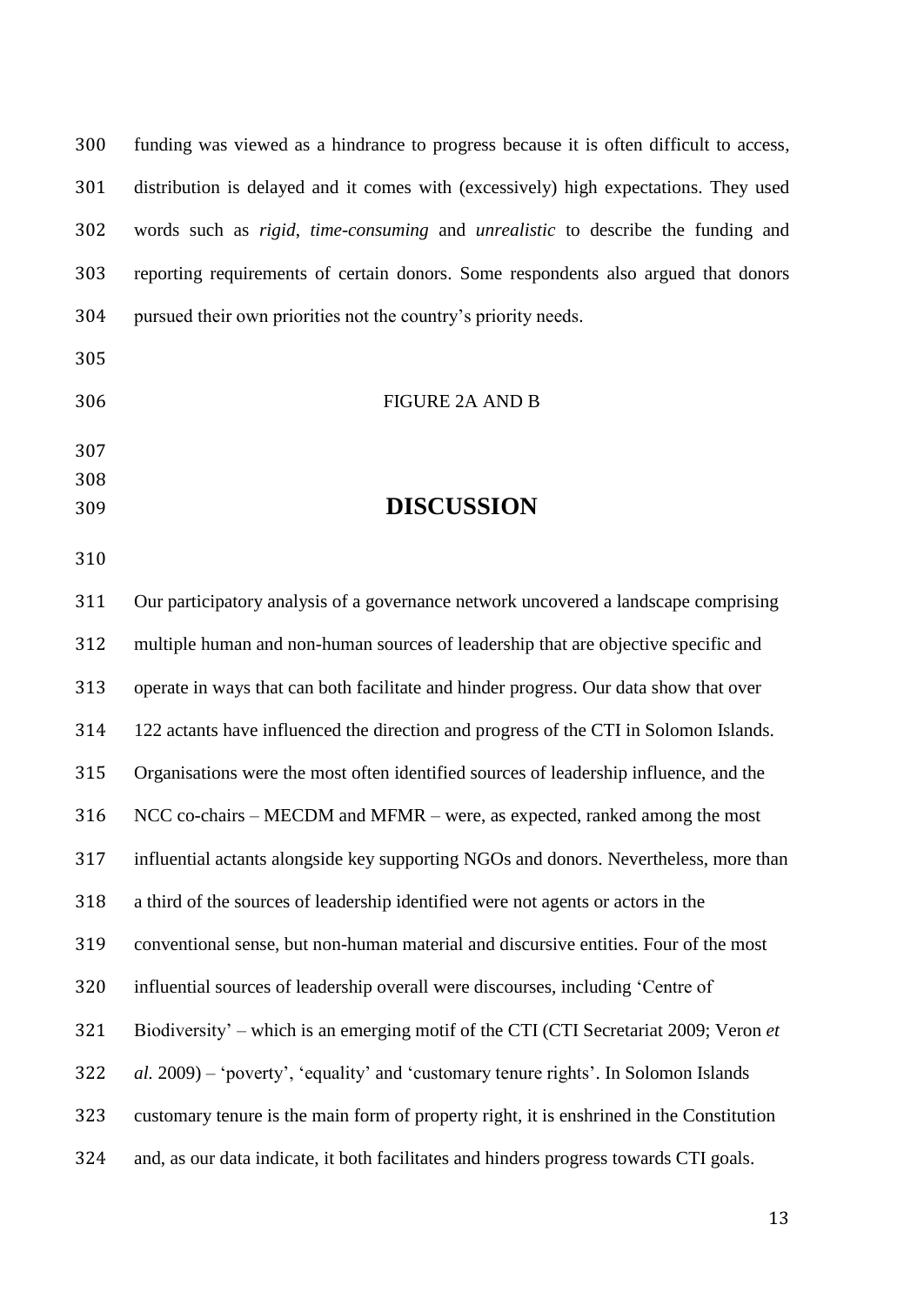Our analysis can be interpreted in different ways. The data could be understood in terms of organisations and donors exhibiting leadership influence within a context of other influential, non-human discursive (e.g., equality) and institutional (e.g., Regional Plan of Action) contextual factors. This would reflect a body of work in leadership studies that argues for more attention to the dialectic relationship between leadership and context i.e., to understand what type of leadership is effective in particular situations and how leadership itself shapes context (Pettigrew 1992; Denis *et al.* 2010; Endrissat and von Anx 2013). Some authors further posit that leaders can lead *through* context as well as through other more direct leadership actions (Endrissat and von Anx 2013). In our case, this would mean that discourses and policies are created deliberately by lead agencies to enact more indirect influence over actors within a broad governance context in which direct influence or leadership is not possible (i.e. actors work for different organisations and are not accountable to particular lead agencies).

 Alternatively, our data can be seen to reflect a distributed form of leadership. In this paper, we took a provocative stance to argue that both human and non-human actants can enact leadership influence within a distributed leadership network. This is a reaction to the over-emphasis on individual and charismatic people or single organisations as leaders in much of the environmental sciences literature. We defined leadership broadly as a process of influence resulting in shared direction and commitment (Haslam *et al.* 2011; Bolden *et al*. 2012) and suggest that influential discourses and policies can engender as much of a shared vision as organisations or charismatic individuals can. We show that actants, in addition to conventional agents,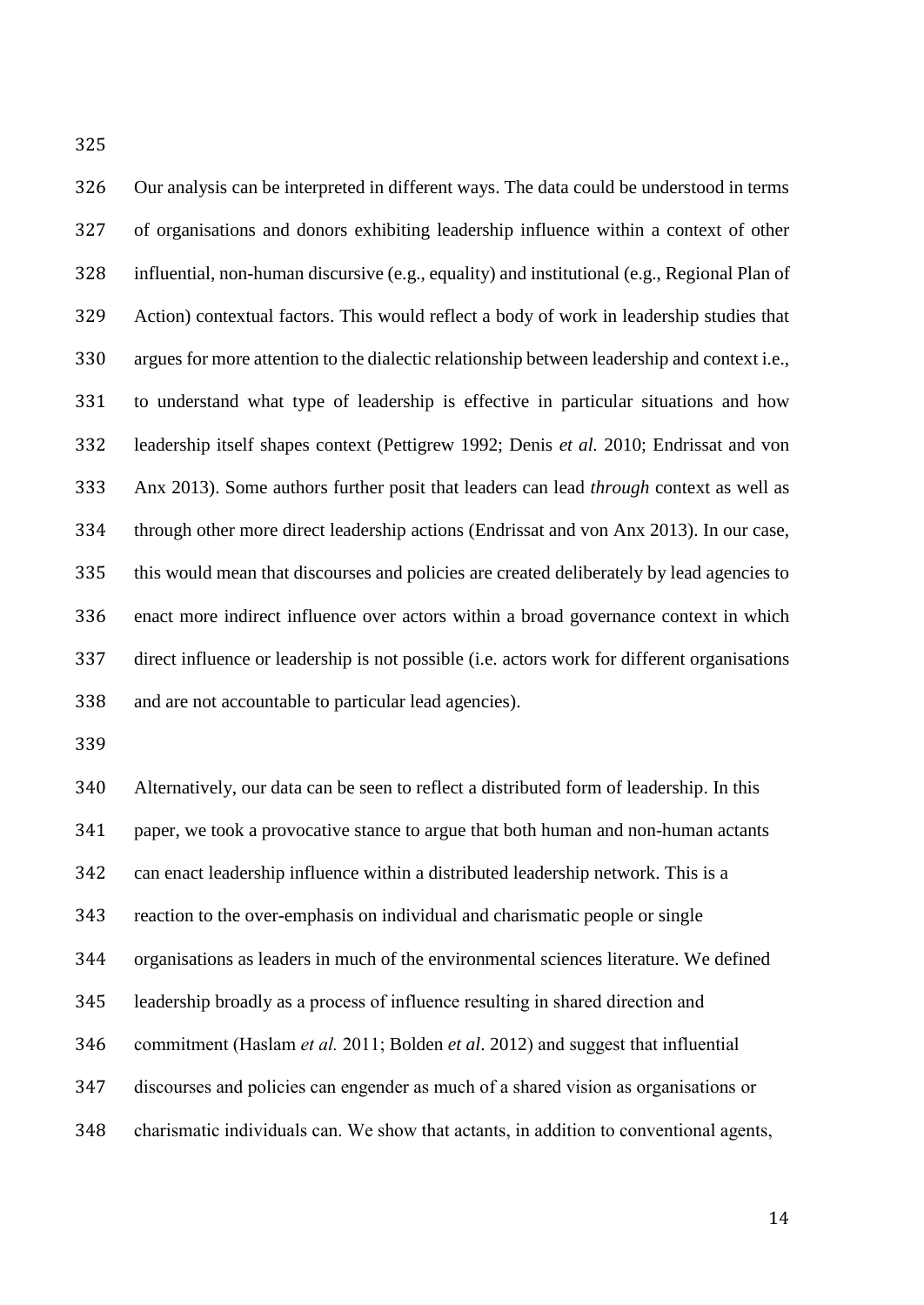can direct and motivate the activities of the key CTI implementing organisations (i.e., the NCC) and influence processes and outcomes in different ways, thereby enacting leadership broadly defined.

 Our approach follows an emerging stream of research in leadership studies on the role of people *and* objects/artefacts in distributed leadership (Spillane *et al*. 2004; Bryson *et al.* 2009; Oborn *et al.* 2013; Mailhot *et al.* 2016). Some scholars analyse how human agents employ objects (i.e., concepts, committees or technologies) to achieve outcomes through their leadership practice (Mailhot *et al.* 2016). Other scholars take a slightly more 'radical' approach which views the objects themselves as *performative*, meaning the objects have their own agency and can frame interactions and recruit other actors to their 'cause', even in the absence of particular human agents who created, mobilised or utilise the object (Mailhot *et al.* 2016). Spillane et al. (2004: 27) state that "the practice of leadership is stretched over leaders, followers, and the material and symbolic artefacts in the situation". Similarly, Bryson *et al*. (2009: 200) identify artefacts or objects including strategy maps "that changed the minds of their producers and guided subsequent action across time and space" as influential actants in inter-organisational collaboration. In the context of public policy making, Oborn *et al.* (2013) highlight that socio-material configurations of human agents and objects (such as data and communication technologies) can resolve conflicts and legitimise re-thinking of leadership outcomes. They too emphasise that "these materials are not passive mediators or neutral channels for leadership but are consequential". Yet, the agency of these objects emerges in relation to different actors and specific practices or activities, rather than being inherent in a material's properties (Oborn *et al*. 2013). In our case,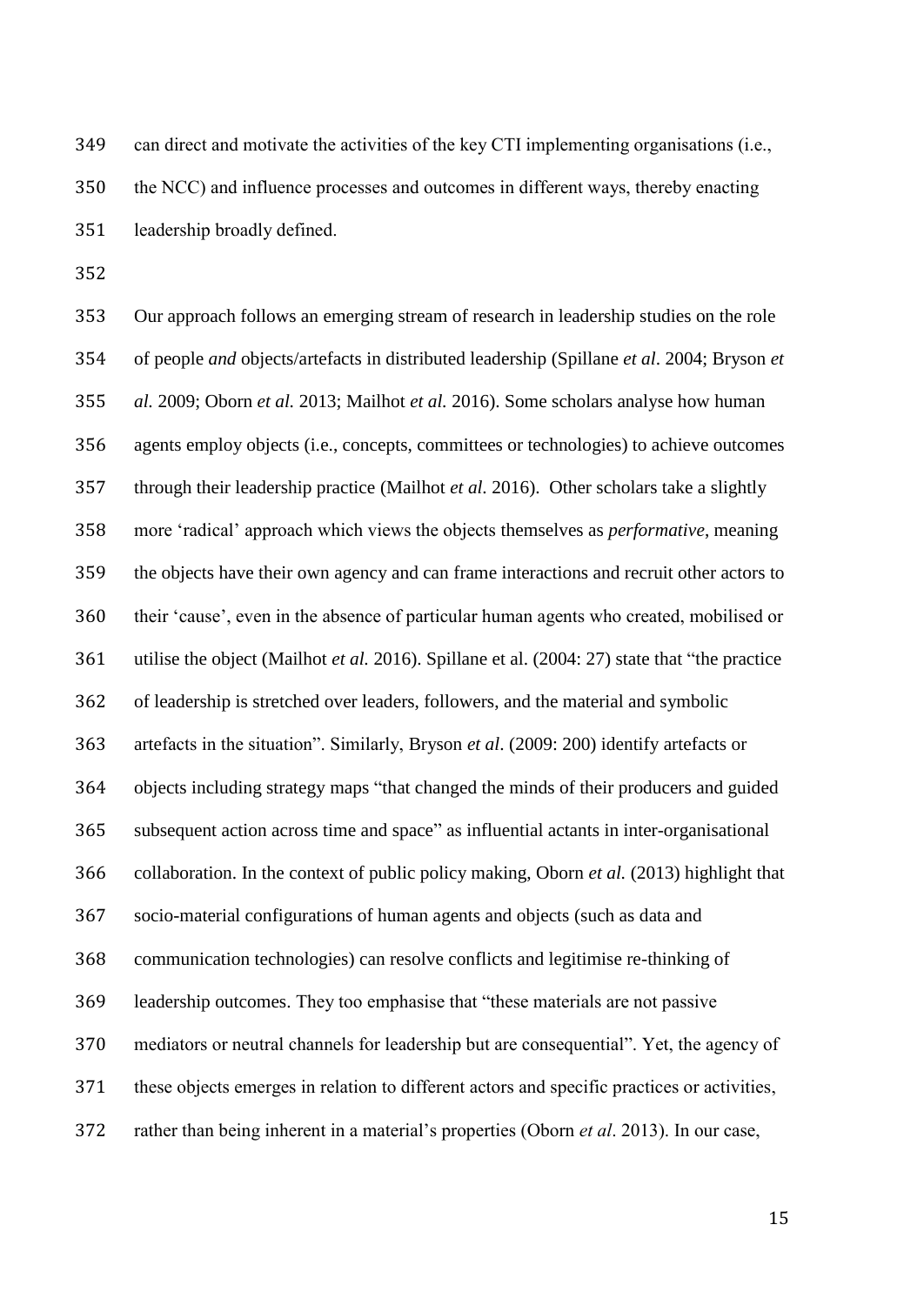agency emerges through the interactions between the NCC organisations and the human and non-human actants they identify as influential on their policy and implementation practices.

 This approach to leadership research falls within the pluralist tradition of the leadership studies literature which focuses on the "combined influence of multiple leaders in specific organisational situations" or, in our case, inter-organisational situations (Denis *et al.* 2012: 211). The pluralist approach is at the forefront of leadership studies and informs numerous strands of enquiry into how leadership emerges and plays out in group settings and through group processes (Hoppe and Reinelt 2010; Haslam *et al.* 2011; Denis *et al.* 2012). As Oborn and colleagues (2013) argue, taking an inclusive view of distributed leadership is appropriate for understanding how leadership emerges in complex policy contexts involving diverse stakeholder groups with multiple conflicting interests, as is characteristic of environmental governance transitions.

 Recognising leadership as distributed and contested is rare in environmental leadership research and our study took this broad approach to distributed leadership to respond directly to these critiques. In doing so we consider leadership broadly, we unpack environmental governance into component and potentially contested objectives, and we explicitly examine forms of leadership that may block or stall particular trajectories. In addition to showcasing how leadership influence can be widely distributed among the human and non-human, we also show that actants that may block and stall progress are not necessarily "devious" but can be limited by the mandates that guide them, competing priorities, limited capacity to act or indeed active disagreement with the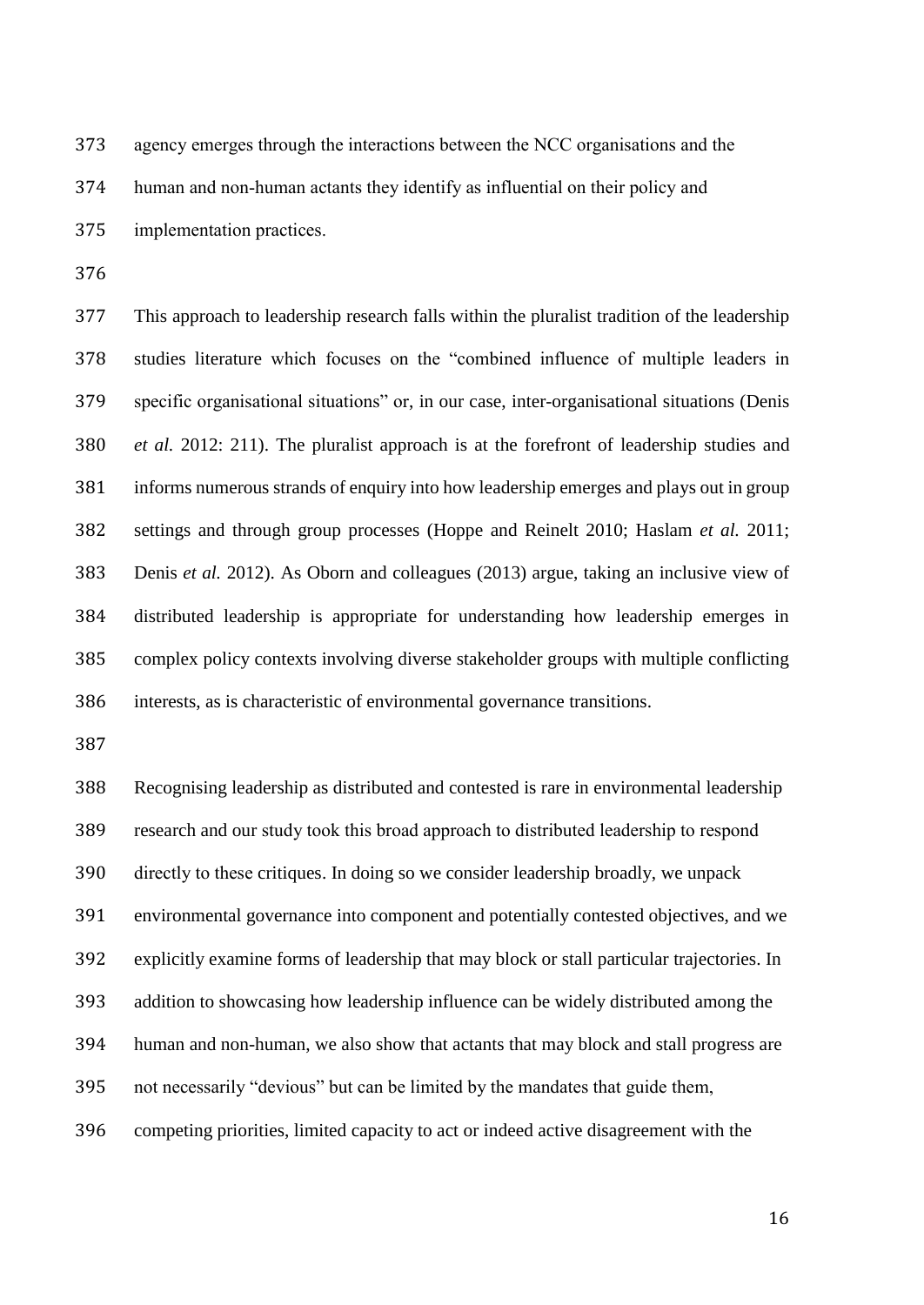direction a particular initiative is taking. We hope that our study has highlighted why these different aspects of leadership must be considered in future efforts that seek to explain the function and performance of leadership in environmental change processes. 

 We recognise that our inclusive approach may be too broad for some analysts. While Grint (2005, pace Gallie, 1955/56) notes that leadership is an 'essentially contested concept' which will frustrate any attempt by researchers to nail-it-down in definitional terms, he also attempts to articulate what is 'sacred' about the leadership concept. Grint (2010: 89) observes that "in attempting to escape from the clutches of heroic leadership we now seem enthralled by its apparent opposite—distributed leadership: in this post- heroic era we will all be leaders so that none are". Grint refers to a spectrum of distributed leadership from leadership as moderately shared to more radical interpretations where leadership is unnecessary or so widely shared it dissipates altogether. Even with its broad focus on human and non-human agents we suggest that our study falls into the former category: it does not preclude the role of individuals and organisations, but aims to highlight a much broader platform on which to situate further environmental leadership research.

 Moreover, we acknowledge several key limitations to our empirical study. First, the NCC network we analysed gave a small sample size that precludes statistical analysis of the data. Nevertheless, we suggest that the relative ranking of actants (i.e., to the extent that several non-human actants feature in the top ten sources of leadership overall and that some new actants are recognised in the top ten sources of leadership for particular objectives) is important and sufficient to illustrate the potential of broader approaches.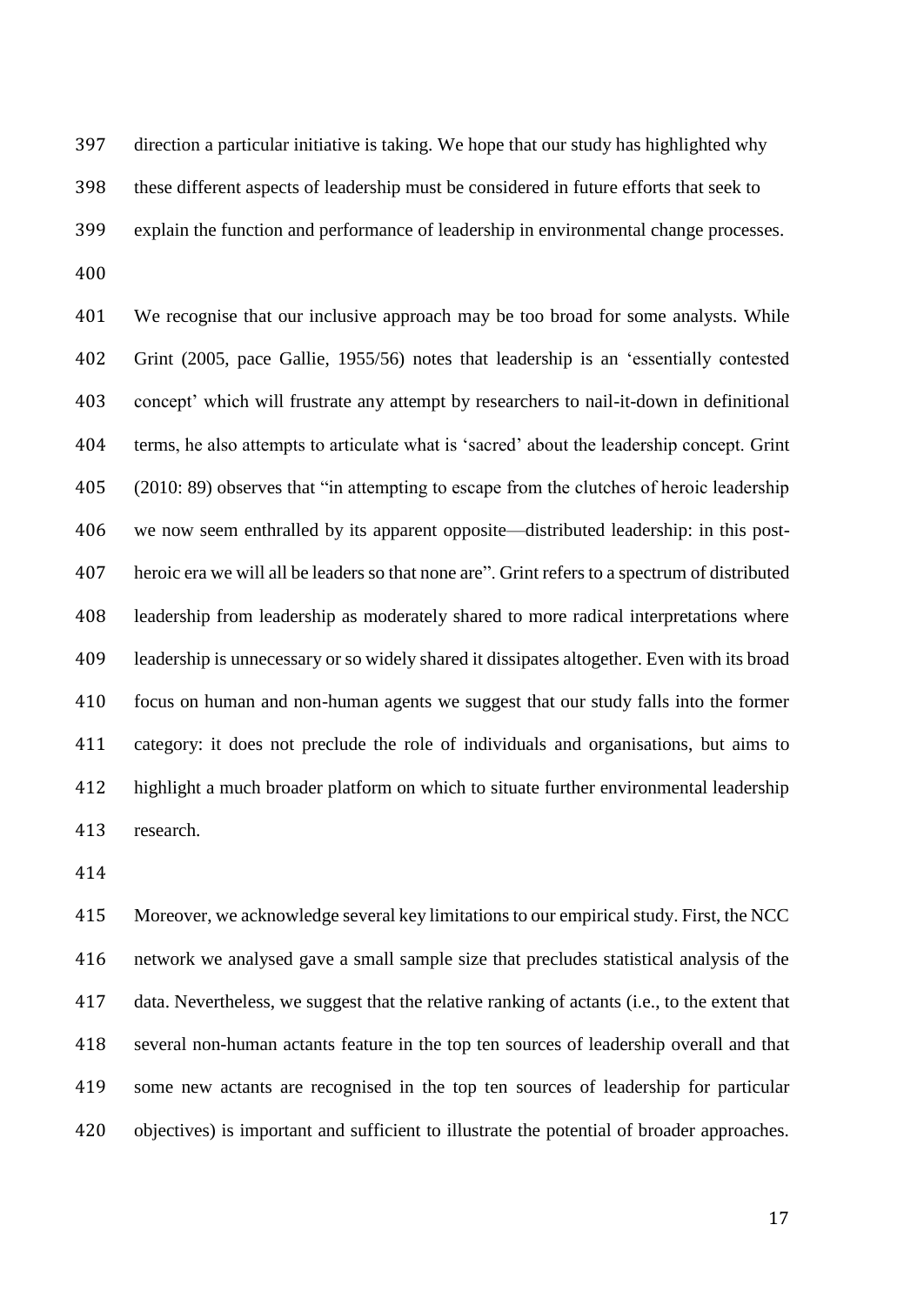Second, by defining leadership as influence we facilitate a more open view of leadership processes than may result from using more specific terms such as leader. Third, we did not comprehensively assess *how* the different human and non-human actants *actively* influence, stall or alter trajectories of progress in the CTI over time. Our network data provide the foundations for an interesting extension of this research. For example, further research could use longitudinal and ethnographic methods to investigate in more depth how different actants influence the concepts, mandates, approaches and actions of the NCC organisations; in particular, how non-human entities like policies and discourses act as sources of influence independently of the human actors and organisations that formulate or construct them.

- 
- 

#### **CONCLUSION**

 Environmental governance needs to be transformed to address resource over- exploitation, poverty and inequality, and climate change. Our study shows that there are subtly different sources of influence underpinning multiple objectives communicated under the rubric of regional conservation and development initiatives. This is a challenge for governance but also indicates multiple potential entry points for bolstering Coral Triangle Initiative outcomes and similar global initiatives that seek to be transformative. As such, strengthening leadership may not be limited to a focus on key individuals, which can make system change and progress vulnerable to loss of these individuals, but may consider investment in a web of reinforcing actants that, in combination, constitute 'leadership' and both facilitate and direct collective action.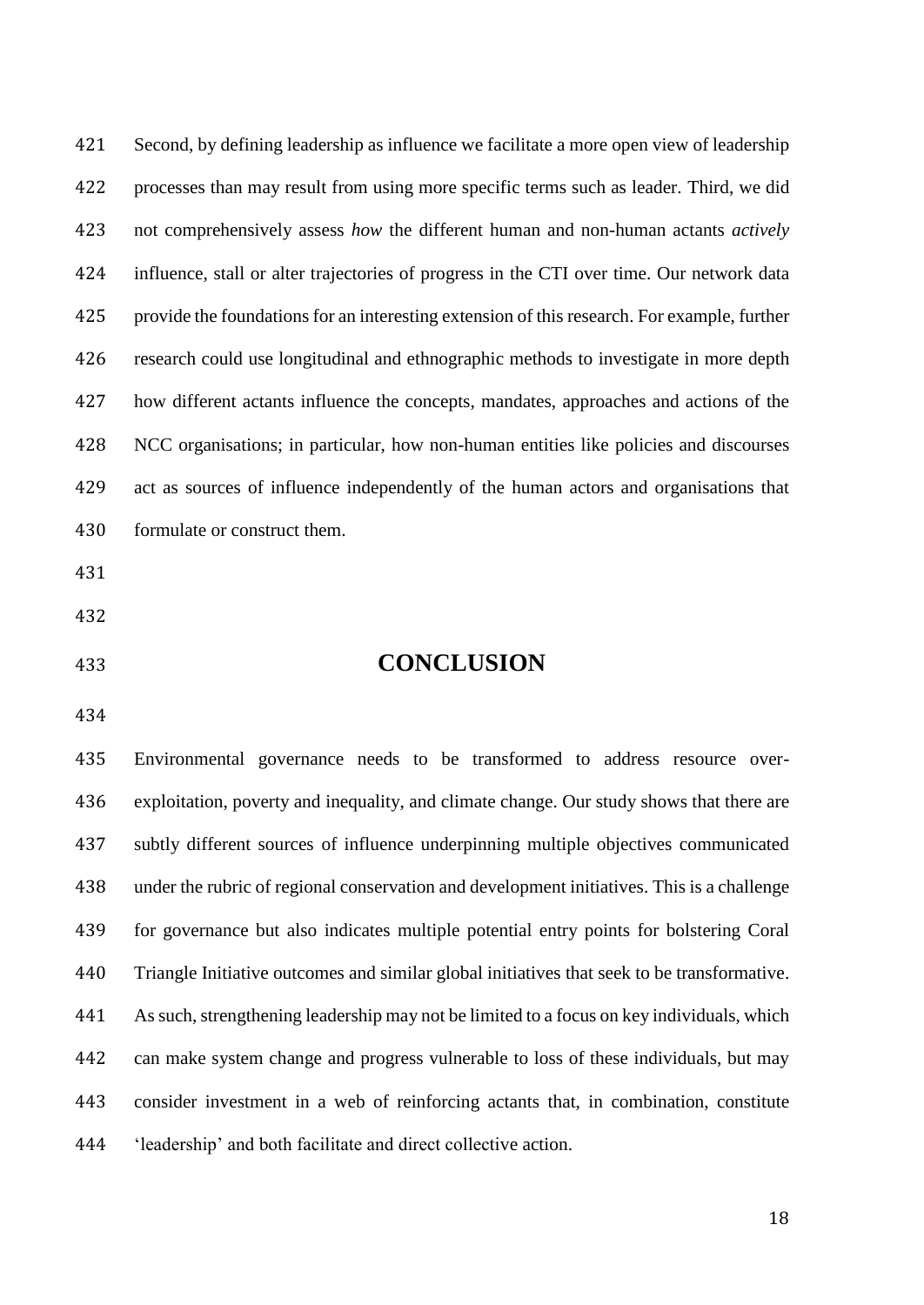# **Acknowledgements**

| 451 | This work was funded by a "Collaboration Across Borders" grant from James Cook         |
|-----|----------------------------------------------------------------------------------------|
| 452 | University. We are grateful to the Solomon Islands NCC for their participation in this |
| 453 | study. We would also like to thank Rebecca Weeks and Vera Horigue for feedback on      |
| 454 | our original methodology. PJC and DJM are grateful for support from an Australian      |
| 455 | Centre for International Agricultural Research grant (FIS/2012/074) and the CGIAR      |
| 456 | Research Program on Aquatic Agricultural Systems.                                      |
| 457 |                                                                                        |
| 458 |                                                                                        |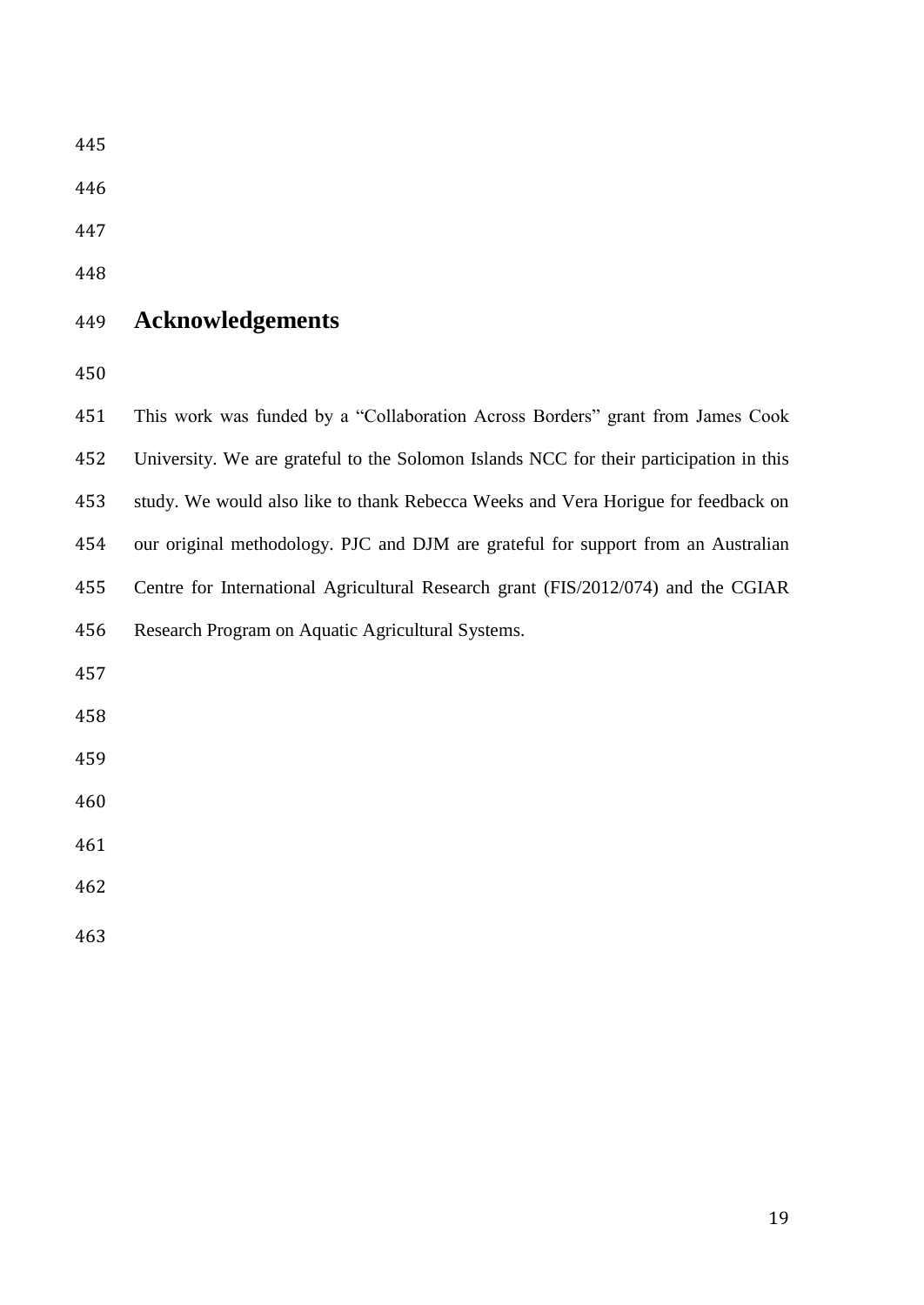### **Compliance with Ethical Standards:**

 Funding: This study was funded by a "Collaboration Across Borders" grant from James Cook University and PJC and DJM are grateful for support from an Australian Centre for International Agricultural Research grant (FIS/2012/074). Conflict of Interest: The authors declare that they have no conflict of interest.

## **REFERENCES**

Biggs R., Westley F. R. and Carpenter. S. R. (2010). Navigating the back loop: fostering

 social innovation and transformation in ecosystem management. Ecology and Society 15(2): 9.

 Black S. A., Groombridge J. J. and Jones C.G. (2011). Leadership and conservation effectiveness: finding a better way to lead. Conservation Letters 4(5):329–339.

Bolden R., Gosling J. O'Brien A. Peters K. Ryan M. and Haslam A. (2012) Academic

- leadership: Changing conceptions, experiences and identities in higher education in UK universities. Final Report, Research & Development Series. Leadership Foundation for Higher Education, London.
- Brown K. (2013). Global environmental change I: A social turn for resilience? Progress in Human Geography 38(1): 107-117.

 Bryson J. M., Crosby B. C. and Bryson J. K. (2009). Understanding strategic planning and the formulation and implementation of strategic plans as a way of knowing: The Contributions of Actor-Network Theory. International Public Management Journal 12(2): 172-207.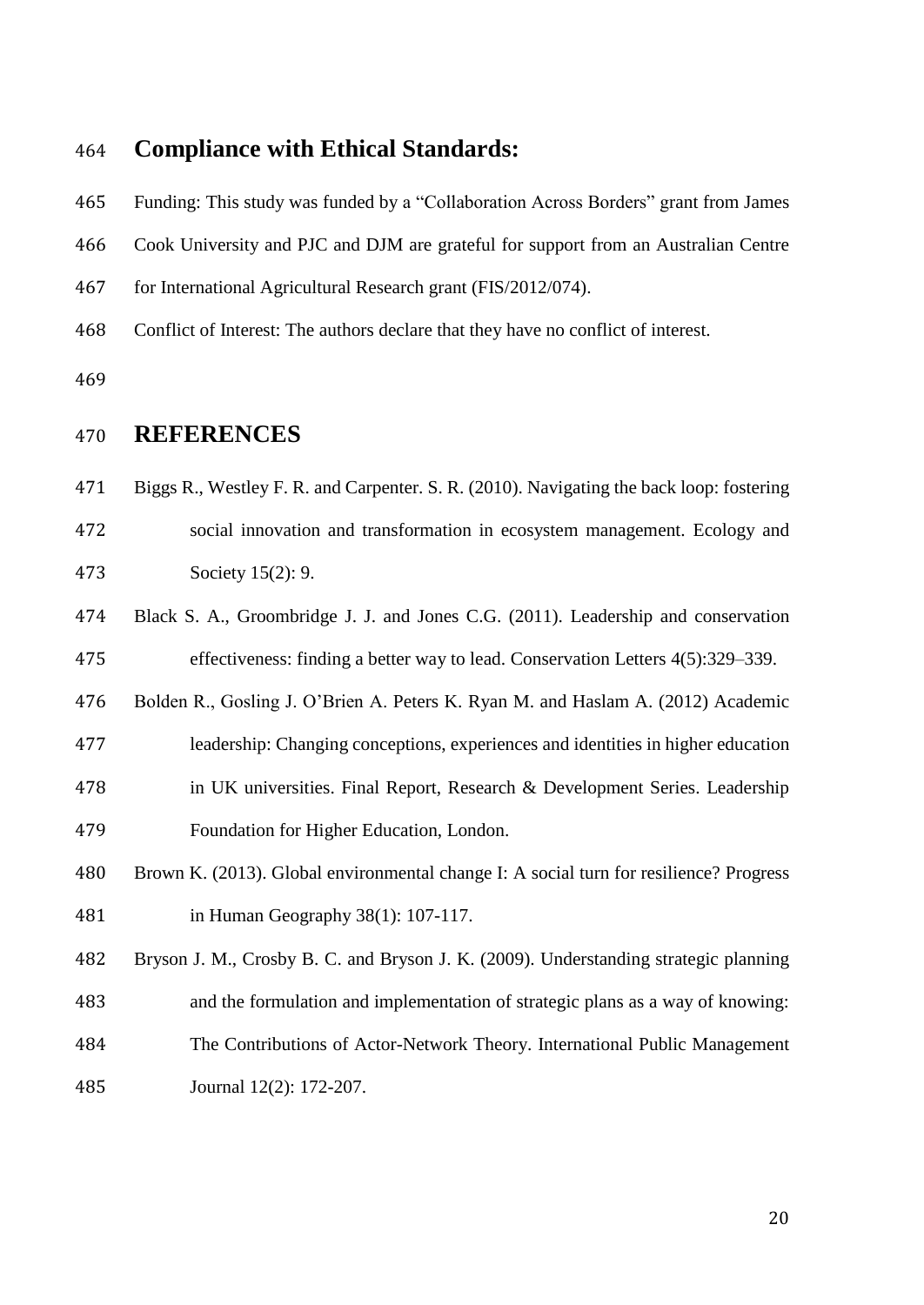- Carroll B., Levy L., and Richmond D. (2008). Leadership as practice: Challenging the competency paradigm. Leadership 4(4): 363–379.
- Case P. (2013). Review essay: Grint, K. The Arts of Leadership and Leadership. Leadership and the Humanities 1(1): 59-62.
- Case P., Evans, L. S., Fabinyi, M., Cohen, P. J., Hicks, C.C., Prideaux M., and D. Mills.
- (2015). Rethinking environmental leadership: The social construction of leaders and leadership in discourses of ecological crisis, development, and conservation. Leadership 11(4): 396-423.
- Chapin F. S., Carpenter S. R., Kofinas G. P. Folke C., Abel N., Clark W. C., Olsson P.,
- Smith D. M. S., Walker B., Young, O. R., Berkes, F., Biggs R., Grove J. M. Naylor R. L., Pinkerton E., Steffen W., and Swanson F. J. (2010). Ecosystem stewardship: sustainability strategies for a rapidly changing planet. Trends in Ecology & Evolution 25: 241-249.
- Cohen P. J., Evans, L. S. and Mills M (2012). Social networks supporting governance of coastal ecosystems in Solomon Islands. Conservation Letters. 5: 376-386.
- CTI Secretariat. (2009). Regional Plan of Action; Coral Triangle Initiative on Coral
- Reefs, Fisheries and Food Security (CTI-CFF). Interim Regional CTI Secretariat, Manado.
- Degenne A., and Forsé M. (1999). Introducing social networks. Sage Publications, London.
- Denis J-L., Langley A., and Sergi V. (2012). Leadership in the Plural. The Academy of Management Annals 6(1): 211-283.
- Denis J-L., Langley A., and Rouleau L. (2010). The Practice of Leadership in the Messy World of Organizations. Leadership 6(1): 67–88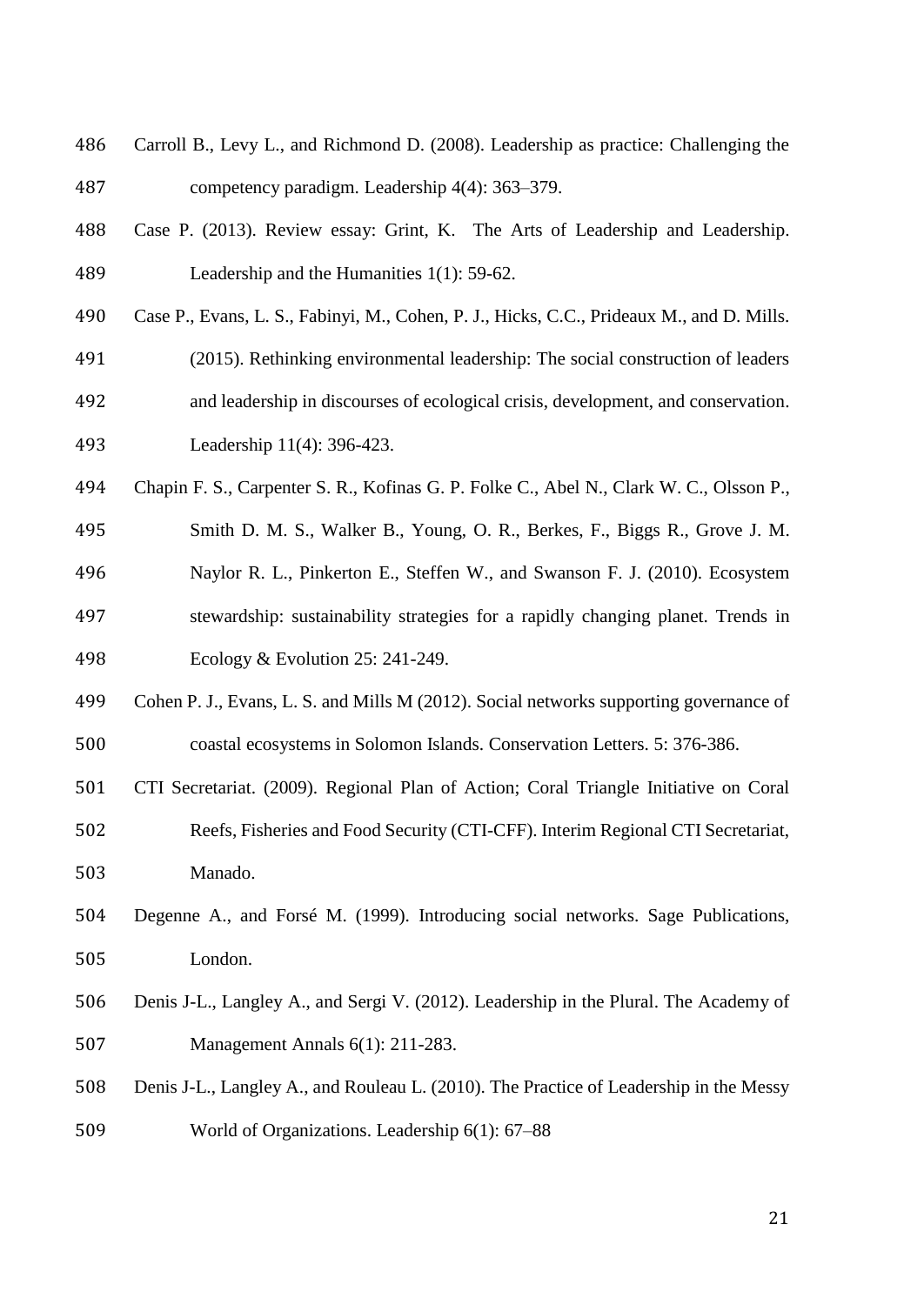| 510 | Dwiartama A., and Rosin C. (2014). Exploring agency beyond humans: the compatibility    |
|-----|-----------------------------------------------------------------------------------------|
| 511 | of Actor-Network Theory and resilience thinking. Ecology and Society 19(3): 28          |
| 512 | Evans L. S., Hicks C.C., Cohen P. J., Case P., Prideaux M., and Mills, D. J. (2015).    |
| 513 | Understanding leadership in the environmental sciences. Ecology and Society             |
| 514 | $20(1)$ : 50.                                                                           |
| 515 | Endrissat N., and von Arx W. (2013). Leadership practices and context: Two sides of the |
| 516 | same coin. Leadership 9(2): 278–304.                                                    |
| 517 | Fidelman P., and Evans LS. and Foale S. Weible C. von Heland F. and Elgin D. (2014).    |
| 518 | Coalition cohesion for regional marine governance: A stakeholder analysis of the        |
| 519 | Coral Triangle Initiative. Ocean & Coastal Management 95: 117-128                       |
| 520 | Fidelman P. Evans LS. Fabinyi M. Foale S. Cinner J. Rosen F. (2012). Governing large-   |
| 521 | scale marine commons: contextual challenges in the Coral Triangle. Marine               |
| 522 | Policy. 36: 42–53                                                                       |
| 523 | Game E. T., Fitzsimons J. A., Lipsett-Moore G., and McDonald-Madden E. (2013).          |
| 524 | Subjective risk assessment for planning conservation projects. <i>Environmental</i>     |
| 525 | Research Letters 8: 045027.                                                             |
| 526 | Grint K. (2010). The Sacred in Leadership: Separation, Sacrifice and Silence.           |
| 527 | Organisation Studies 31(1): 89-107.                                                     |
| 528 | Haslam S. A., Reicher S. D. and Platow M. J. (2011). The new psychology of leadership:  |
| 529 | Identity, influence and power. Hove. Psychology Press.                                  |
| 530 | Hawkins, B. (2015). Ship-shape: Materializing leadership in the British Royal Navy.     |
| 531 | Human Relations 68(6): 951-971.                                                         |
| 532 | Hoppe B., and Reinelt C. (2010). Social network analysis and the evaluation of          |
| 533 | leadership networks. The Leadership Quarterly 21: 600-619.                              |
|     |                                                                                         |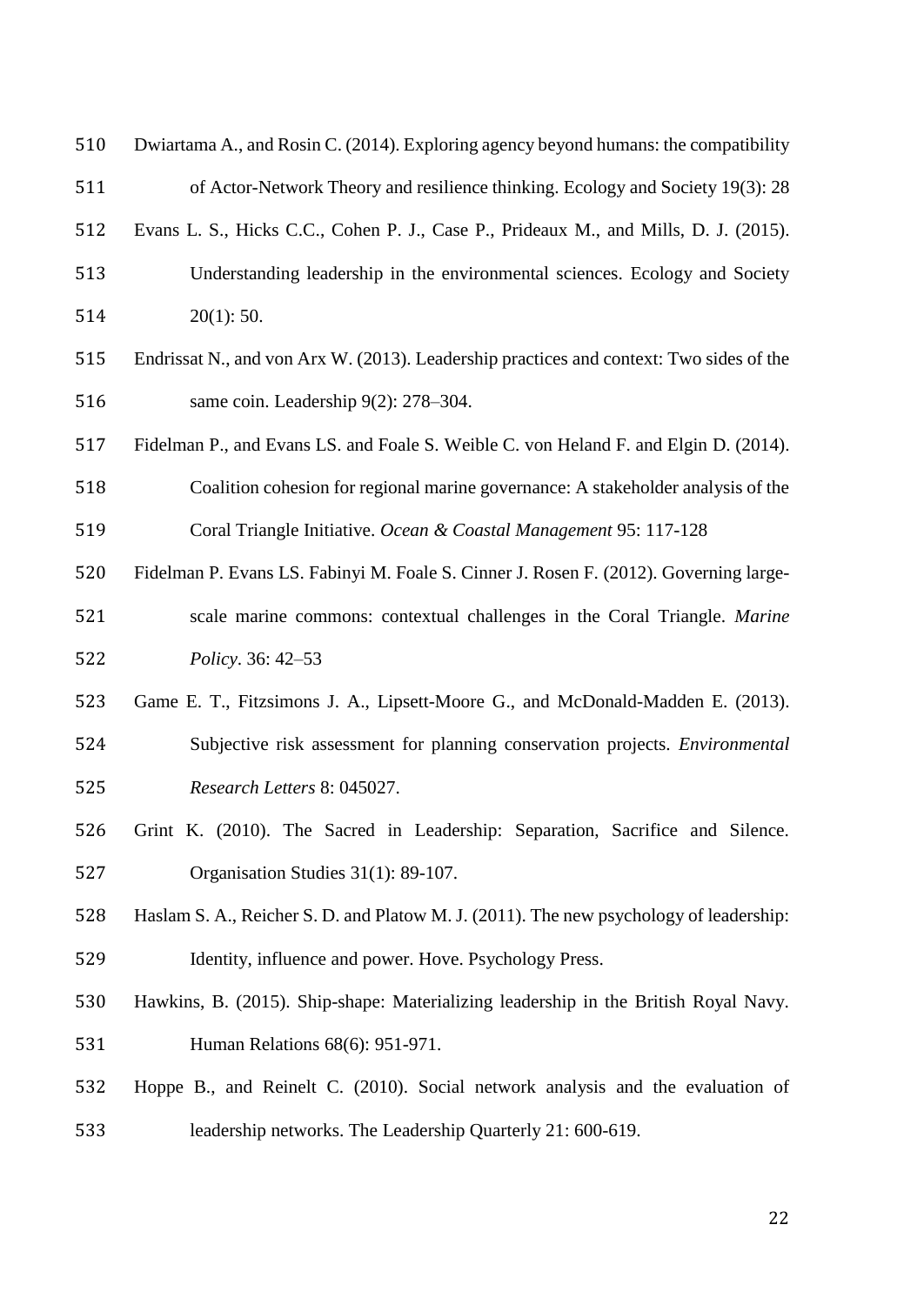- Houck O. A. (2010). Taking back Eden eight environmental cases that changed the world. Washington, DC, Island Press.
- Kates R. W., Travis W. R., and Wilbanks T. J. (2012). Transformational adaptation when incremental adaptations to climate change are insufficient. Proceedings of the National Academy of Science United States of America 109(19): 170-182.
- Latour B. (1996). On actor-network theory. A few clarifications plus more than a few complications. Soziale Welt 47**:** 369-381.
- Lele S.M. (1991). Sustainable Development: A critical review. World Development 19(6): 607-621.
- Mailhot C., Gagnon S., Langley A., and Binette L-F. (2016). Distributing leadership across people and objects in a collaborative research project. Leadership 12(1): 53–85.
- Manolis J. C., Chan K. M., Finkelstein M. E., Stephens S., Nelson, C.R., Grant, J. B. and
- Dombeck M. P. (2009). Leadership: a New Frontier in Conservation Science. Conservation Biology 23(4): 879-886.
- Martinez-Alier J. (2014). The environmentalism of the poor. Geoforum 54: 239–241.
- Myers N. (1996). The biodiversity crisis and the future of evolution. Environmentalist 16(1): 37-47.
- Njaya F., Donda S., and Béné C. (2012). Analysis of power in fisheries co-management: experiences from Malawi. Society and Natural Resources 25(7): 652-666.
- Oborn E., Barrett M. and Dawson S. (2013). Distributed leadership in policy formulation: A sociomaterial perspective. Organization Studies 34(2): 253–276.
- O'Brien, K. (2012). Global environmental change II: From adaptation to deliberate transformation. Progress in Human Geography 36(5): 667-676.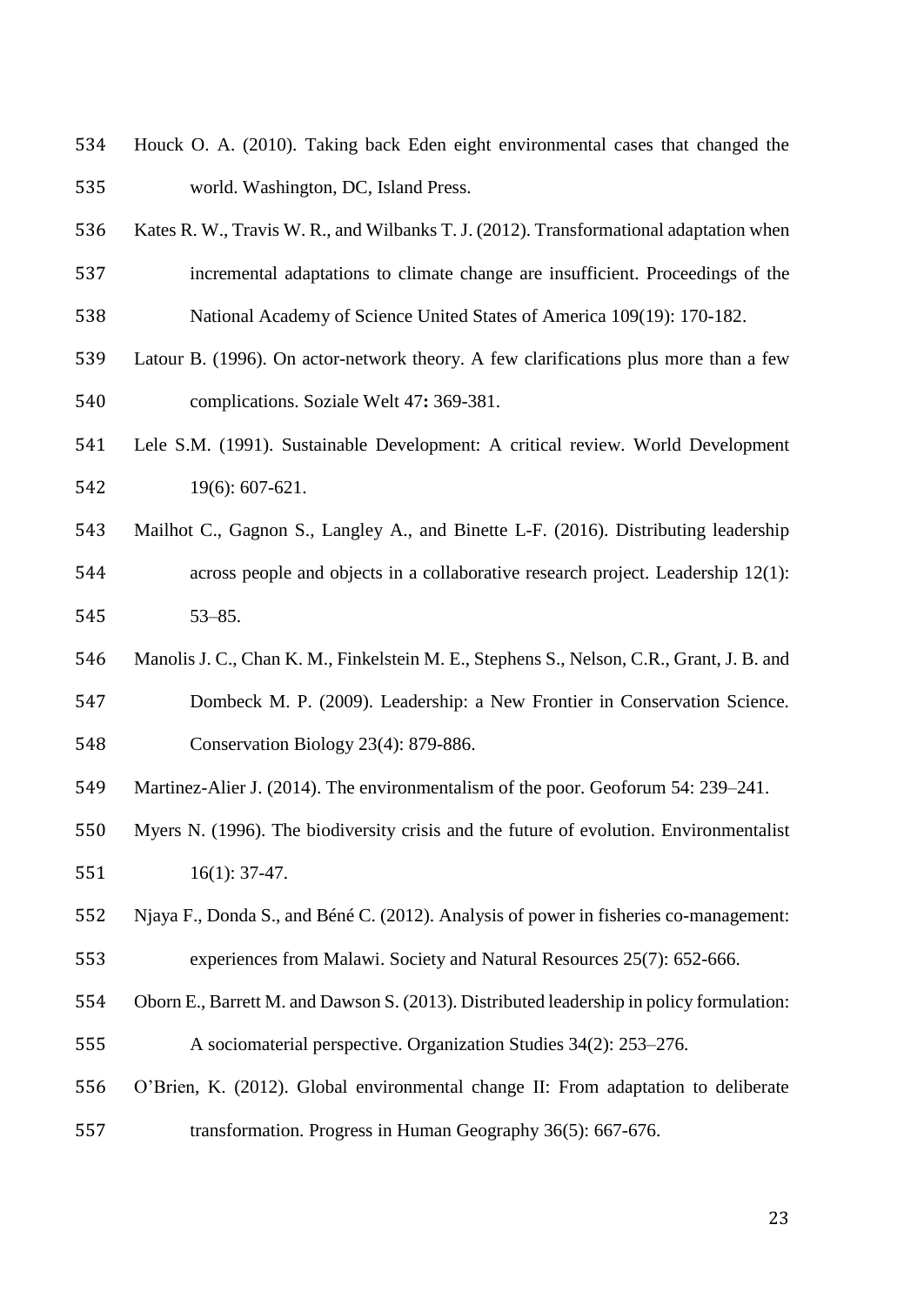| 560 | National Academy of Science United States of America 105(28): 9489-9494.                |
|-----|-----------------------------------------------------------------------------------------|
| 561 | Pahl-Wostl C., Craps M., Dewulf A., Mostert E., Tabara D., and Taillieu T. (2007).      |
| 562 | Social learning and water resources management. Ecology and Society 12(2): 5.           |
| 563 | Pettigrew A.M. (1992). On Studying Managerial Elites. Strategic Management Journal      |
| 564 | 1(winter): 163-82.                                                                      |
| 565 | Redclift M. (2005). Sustainable development (1987-2005): an oxymoron comes of age.      |
| 566 | Sustainable Development 13(4): 212-227.                                                 |
| 567 | Rosen F. and Olsson P. (2013). Institutional entrepreneurs, global networks, and the    |
| 568 | emergence of international institutions for ecosystem-based management: The             |
| 569 | Coral Triangle Initiative. Marine Policy 38: 195-204.                                   |
| 570 | Scheffer M., Westley F., and Brock W. (2003). Slow response of societies to new         |
| 571 | problems: causes and costs. Ecosystems 6: 493-502.                                      |
| 572 | Spillane J.P., Halverson R. and Diamond J.B. (2004). Towards a theory of leadership     |
| 573 | practice: a distributed perspective, Journal of Curriculum Studies 36(1): 3-34.         |
| 574 | Stafford-Smith M., Horrocks L., Harvey A., and Hamilton C. (2011). Rethinking           |
| 575 | adaptation for a 4°C world. Philosophical Transactions of the Royal Society B           |
| 576 | 369(1934): 196-216.                                                                     |
| 577 | Steffen W., Richardson K., Rockstrom J., Cornell S. E., Fetzer I., Bennett E. M., Biggs |
| 578 | R., Carpenter S. R., de Vries W., de Wit C. A., Folke C., Gerten D., Heinke J.,         |
| 579 | Mace G. M., Persson L. M., Ramanathan V., Reyers B., and Sorlin S. (2015).              |
| 580 | Planetary boundaries: Guiding human development on a changing planet.                   |
| 581 | Science 347(6223).                                                                      |
|     |                                                                                         |
|     | 24                                                                                      |
|     |                                                                                         |

Olsson P., Folke C., and Hughes T.P. (2008). Navigating the transition to ecosystem-

based management of the Great Barrier Reef, Australia. Proceedings of the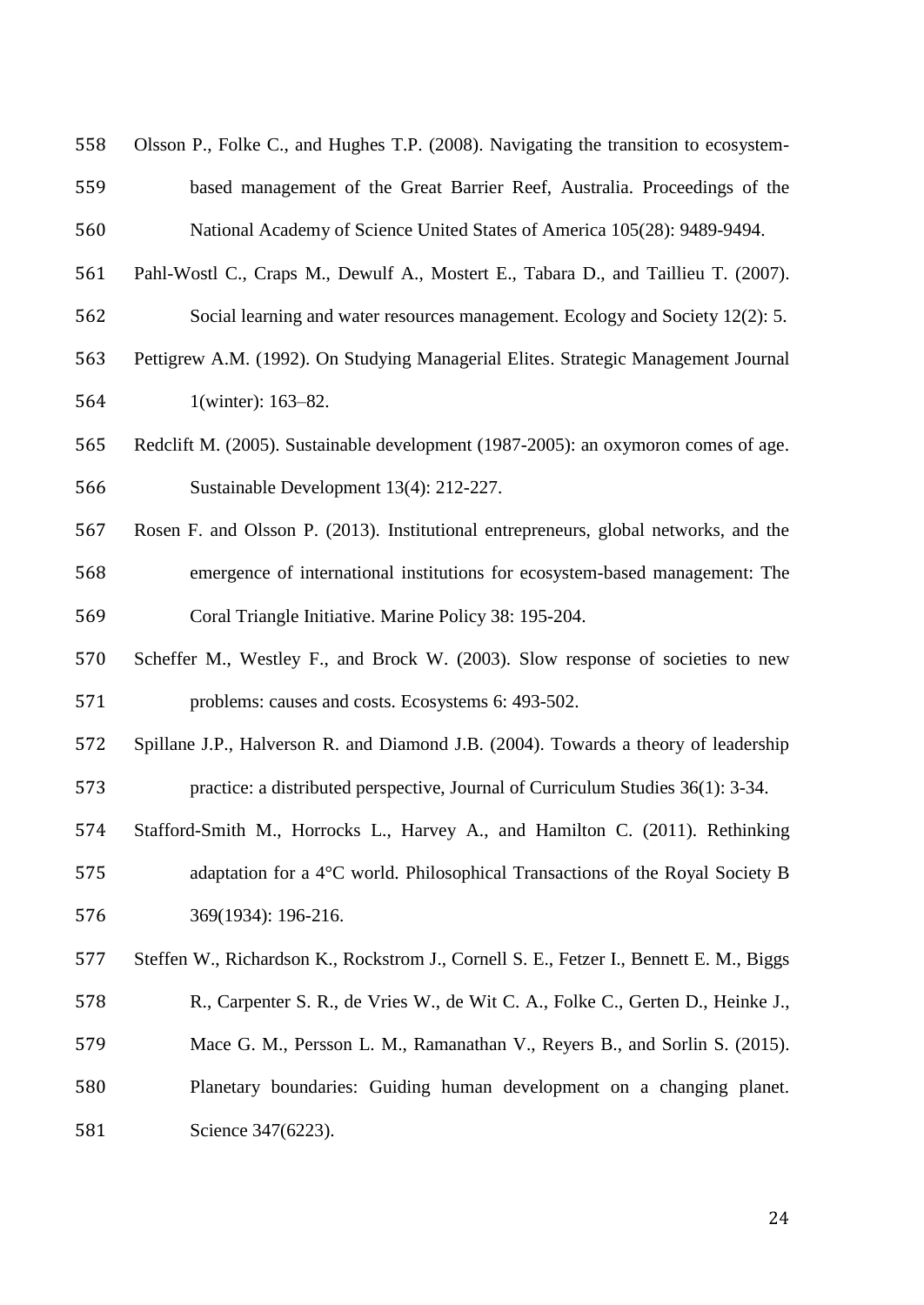- United Nations Department of Economic and Social Affairs. (2010). The Millenium Development Goals Report 2010, New York.
- Veron J., Devantier L. M., Turak E., Green A. L., Kininmonth S., Stafford-Smith M., and Peterson N. (2009). Delineating the coral triangle. Galaxea, Journal of Coral Reef Studies 11: 91-100.
- Walker B., Holling, C. S., Carpenter S. R., and Kinzig A. (2004) Resilience, Adaptability and Transformability in Social-ecological Systems. Ecology and Society 9(2): 5.
- Westley F., Olsson P., Folke C., Homer-Dixon T., Vredenburg H., Loorbach D., Thompson J., Nilsson M., Lambin E., Sendzimir J., Banerjee B., Galaz V., van der Leeuw S. (2011). Tipping toward sustainability: emerging pathways of transformation. Ambio 40(7): 762-780.
- World Resources Institute. (2005). Millennium Ecosystem Assessment: Ecosystems and Human Well-being: Synthesis. Washington, DC.
- Young O. R., Osherenko G., Ogden J., Crowder L. B., Ogden J., Wilson J. A., Day J. C.,
- Douvere F., Ehler C. N., McLeod K. L., Halperin B. S., and Peach R. (2007). Solving the crisis in ocean governance: Place-based management of marine ecosystems. Environment 49(4): 20-32.
- Zulu L.C. (2008) Community forest management in southern Malawi: solution or part of the problem? Society and Natural Resources 21(8): 687-703.
- 

 **Figure 1.** A schematic of the participatory method use with respondents to identify different sources of leadership and their relative influence on the three CTI goals; (A) illustrates the initial map of actants considered to be influential (data used for the